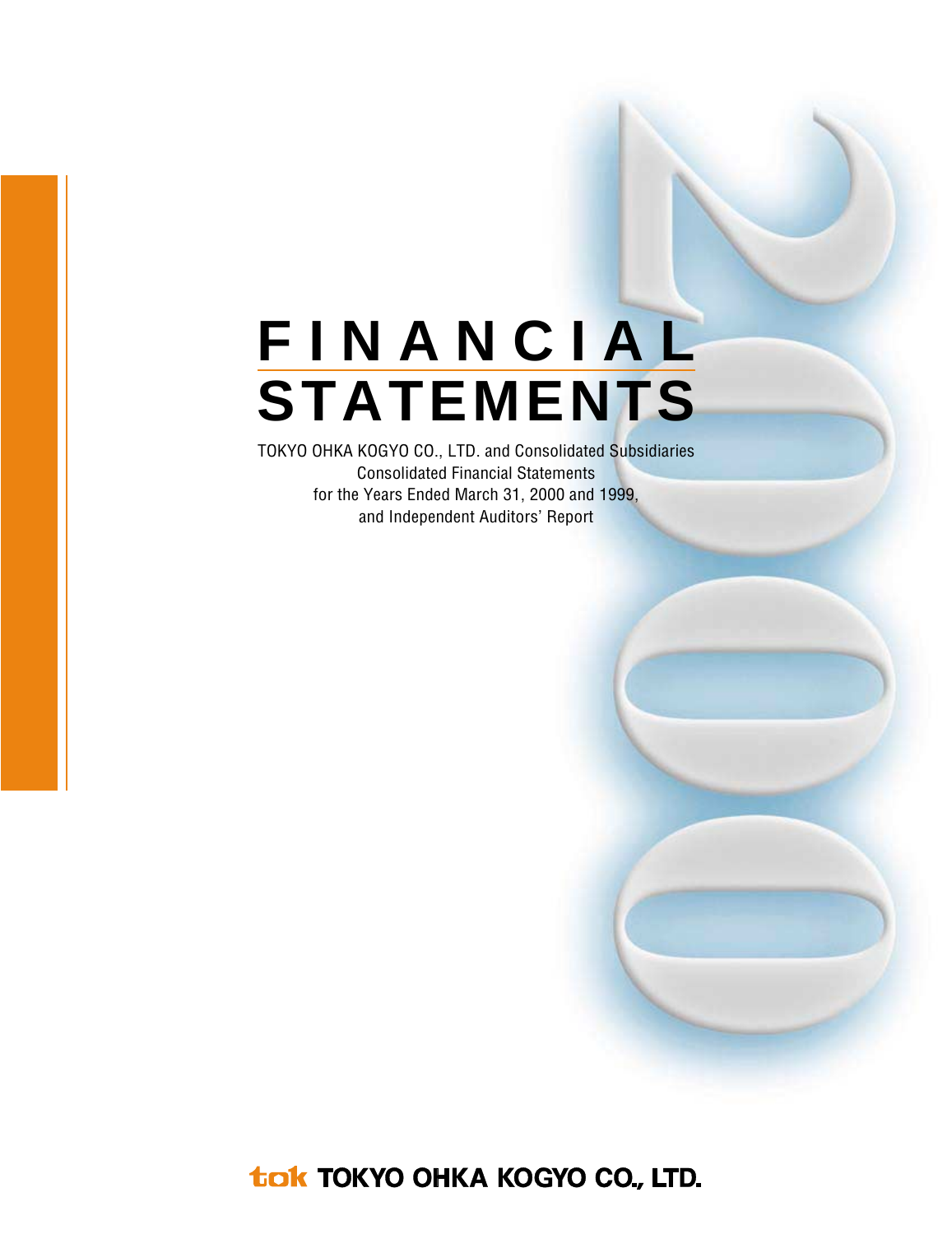# **TOKYO OHKA KOGYO CO., LTD.**<br>and Consolidated Subsidiaries

#### **Financial Highlights** For the Years Ended March 31

|                            |        | Millions of Japanese Yen |        |        |             |  |  |  |  |  |
|----------------------------|--------|--------------------------|--------|--------|-------------|--|--|--|--|--|
|                            | 1996   | 1997                     | 1998   | 1999   | <b>2000</b> |  |  |  |  |  |
| <b>Net Sales</b>           | 78,913 | 81.691                   | 84,880 | 74,444 | 73,108      |  |  |  |  |  |
| Net Income                 | 5,795  | 6.539                    | 7,152  | 3,715  | 4,483       |  |  |  |  |  |
| Net Income per Share (Yen) | 114.53 | 129.23                   | 141.35 | 73.42  | 88.60       |  |  |  |  |  |
| Cash Dividends             | 860    | 911                      | 910    | 1.011  | 1,011       |  |  |  |  |  |

#### **Corporate Data** As of March 31, 2000

| Corporate Name                |                   | TOKYO OHKA KOGYO CO., LTD.             |  |  |  |  |  |
|-------------------------------|-------------------|----------------------------------------|--|--|--|--|--|
| Founded                       | 1940              |                                        |  |  |  |  |  |
| <b>Corporate Headquarters</b> |                   | 150 Nakamaruko, Nakahara-ku, Kawasaki, |  |  |  |  |  |
|                               |                   | Kanagawa 211-0012, JAPAN               |  |  |  |  |  |
| Common Stock                  | Authorized        | 200,000,000 shares                     |  |  |  |  |  |
|                               | <b>Issued</b>     | 50,600,000 shares                      |  |  |  |  |  |
| Capitalized                   | $¥14,640$ million |                                        |  |  |  |  |  |
| <b>Shareholders</b>           | 14,991            |                                        |  |  |  |  |  |
| Employees                     | 1,757             |                                        |  |  |  |  |  |
|                               |                   |                                        |  |  |  |  |  |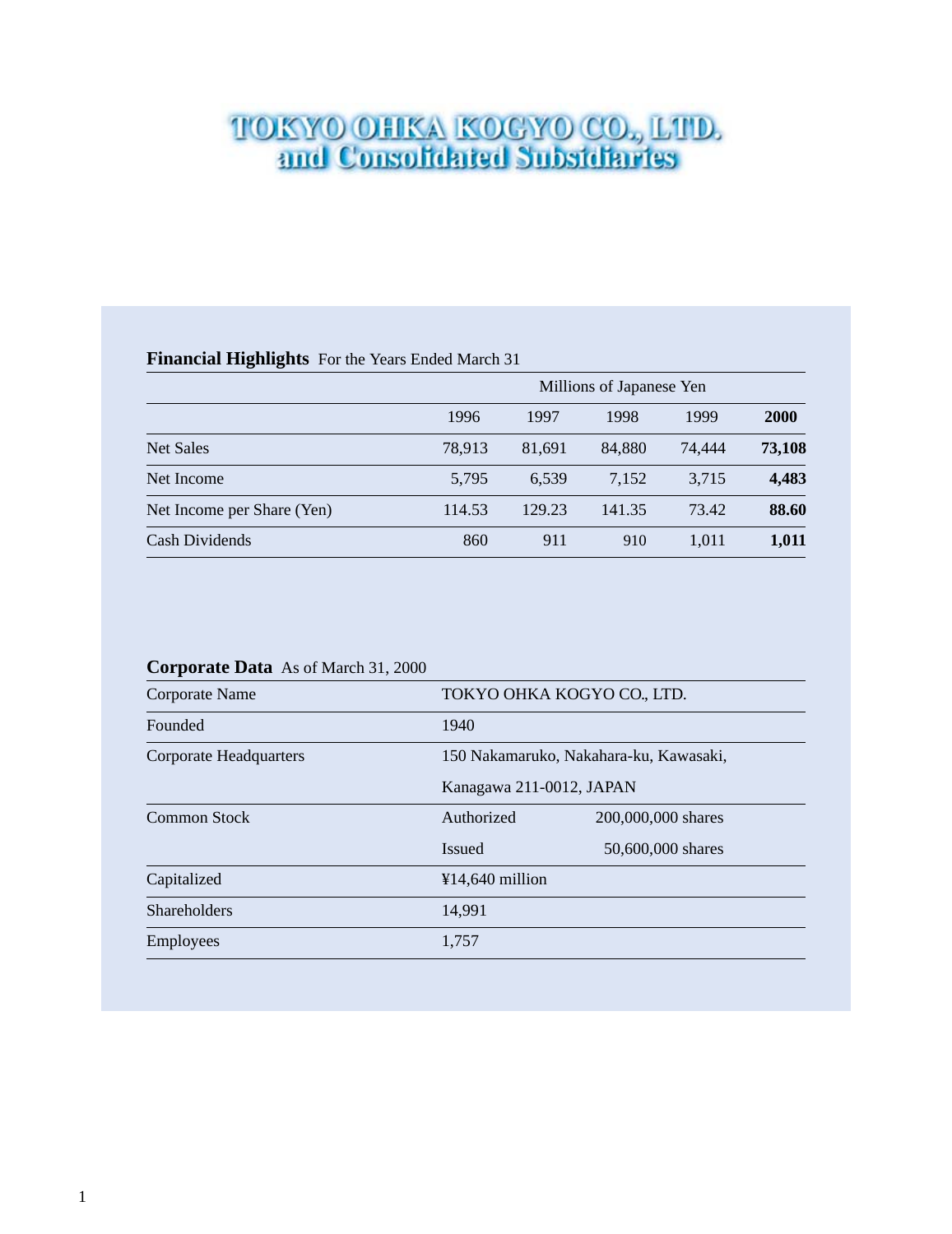#### Financial Review

**TOKYO OHKA KOGYO CO., LTD. and Consolidated Subsidiaries**









2,500 2,000 1,500 1,000 ¥ '<sup>96</sup> '<sup>97</sup> '<sup>98</sup> '99 2000 **Net Income per Share Shareholders'Equity per Share**

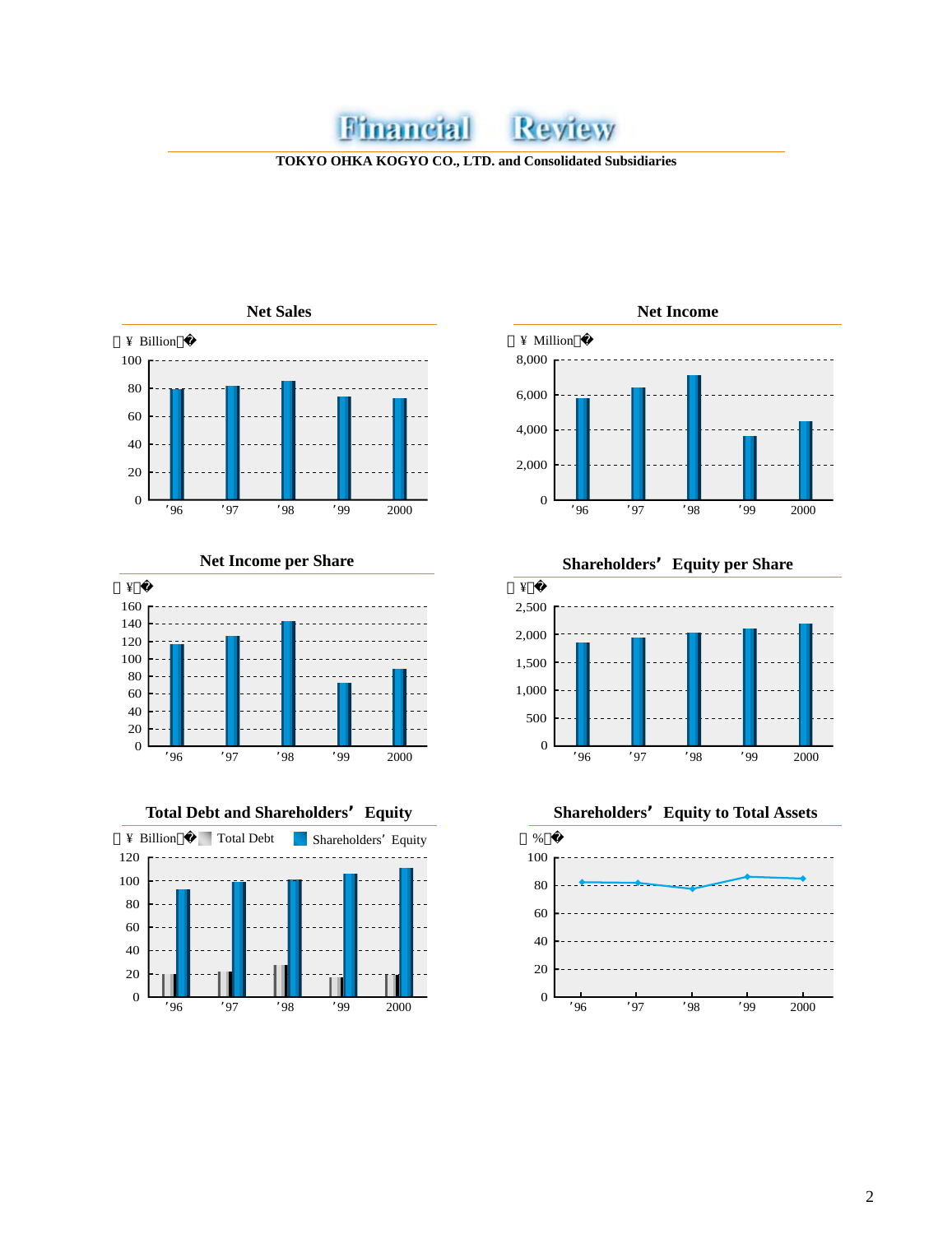# **TOKYO OHKA KOGYO CO., LTD.**<br>and Consolidated Subsidiaries

#### **To our shareholders**

It gives me great pleasure to take this opportunity to report, to our shareholders and friends, the financial results of Tokyo Ohka Kogyo Co., Ltd., and consolidated subsidiaries, for the fiscal year, ended March 31, 2000.

The consolidated sales of Tokyo Ohka Kogyo in the fiscal year, ended March 31, 2000 were ¥73,108 million, a reduction of 1.8% from the previous fiscal year. The ordinary income, on the other hand, reached ¥7,367 million, an increase of 7.0% over that of the previous fiscal year. This was due to improvements in efficiency of the Equipment Business, a reduction in depreciation at our Koriyama plant and the turnaround made by our consolidated subsidiary in the United States to restore profitability. The income before income taxes and minority interest has gained 4.5% over that of the previous fiscal year, bringing the total to ¥7,710 million. The net income was ¥4,483 million, an increase of 20.7% over that of the previous fiscal year.

Looking back at the global economy of this last fiscal year, the U.S. economy continued to show favorable conditions. The Japanese economy, showing negative growth in 1997 and 1998, has turned around to a positive growth due to respective government measures with large public sector investments as the catalyst. The Asian economy, which has suffered a currency crisis, is now showing signs of recovery. There were some positive aspects during the last fiscal year, but unstable currency exchange rates (including the Euro currency of the European Community started in January last year), caused transitions of the

overall global economy to continue in an unpredictable way and created situations that were not very encouraging.

The electronics industry, our major supply destination, experienced active facility investments aimed at increasing the production of liquid crystal displays in Japan and Asian countries, with a brisk business performance in the personal computer and mobile communications equipment markets. From the effects of digitized conversion of home appliances, the semiconductor market is also turning around and heading in a positive direction. All these signs indicate that we may be heading into a more favorable situation.

Under these circumstances we strive to secure our superior position in the cutting-edge microfabrication field. We will achieve this by strengthening our product lineup of photoresists for excimer lasers (starting to be introduced in earnest into the most advanced manufacturing processes), as well as by engaging in aggressive development of the next-generation photoresist and inter-layer dielectric materials.

We have also been engaged in the pioneering processes of promising fields such as package materials that are expected to undergo rapid growth along with a rise in the level of semiconductor packages. In the LCD field, we have started offering manufacturing equipment which satisfies the need for producing larger-sized LCD panels, and have been successful in making sales. We have therefore been engaged in business developments by taking advantage of our strengths in both material and equipment areas.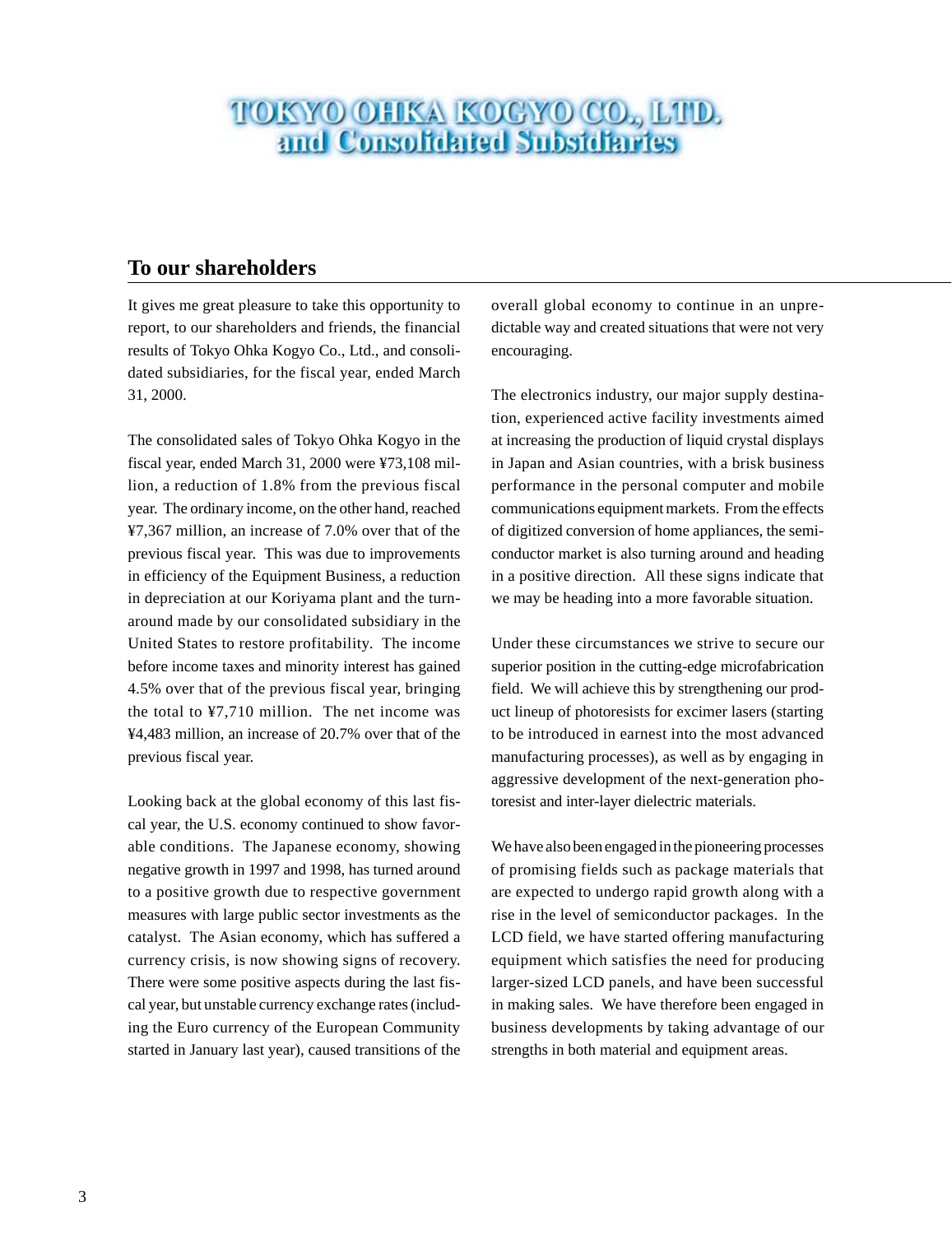As a part of our effort to make a worldwide manufacturing and supply organization, to provide fast and stable supplies to our users, we have started production of auxiliary chemical products for photoresist at our joint venture company in Taiwan. While engaged in aggressive implementation of various activities both internationally and domestically, we have also undertaken corporate-wide efforts to rationalize and raise the level of efficiency, working toward the improvement of our business performance. The results, however, were restrained to the levels described previously, due to the slightly lower sales record in the European region compared to the previous year and the large impact created by the effects of the appreciation of the yen.

We can expect to see continued steady market conditions for the European and Asian economies in the future. At this point, however, the future of the U.S. economy, which has been enjoying favorable conditions, is not clear. As for the Japanese economy, although private sector activities are expected to bring the economy slowly into recovery, there are still concerns, such as continued difficulties with employment, individual spending hovering at low levels, as well as the fluctuating trends of the currency exchange rate. The environment that surrounds the companies shall continue to be one that requires our focused attention at all times.

Under these conditions, we at Tokyo Ohka Kogyo have placed special emphasis on the cutting-edge electronics field, such as semiconductor, flat panel display and package mounting materials that is sure to continue to grow in the future. In these fields, Tokyo Ohka Kogyo have set up two pillars of a management strategy, "diversified developments in microfabrication technologies" and "strengthening of materials and equipment  $(M & E)$  strategies". With these two pillars, we shall continue to establish our business activities aggressively in the global market.



akira 4

*Akira Yokota President*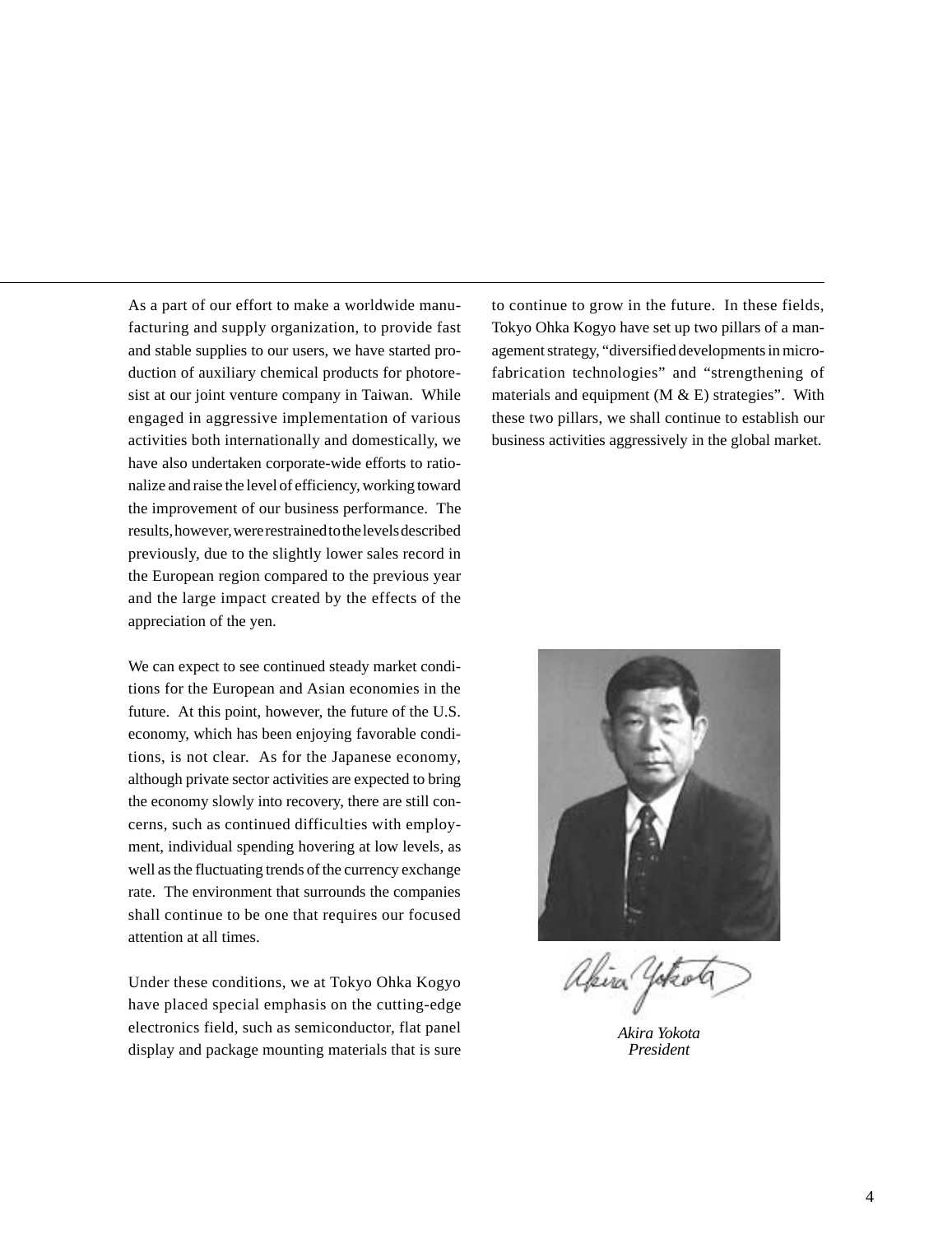#### **Consolidated Balance Sheets**

**Years Ended March 31, 2000 and 1999**

**TOKYO OHKA KOGYO CO., LTD. and Consolidated Subsidiaries**

|                                                              |             |                 | Thousands of<br>U.S. Dollars |
|--------------------------------------------------------------|-------------|-----------------|------------------------------|
|                                                              |             | Millions of Yen | (Note 1)                     |
| <b>ASSETS</b>                                                | 2000        | 1999            | 2000                         |
| <b>CURRENT ASSETS:</b>                                       |             |                 |                              |
|                                                              | 45,510<br>¥ | 39,347<br>¥     | \$429,346                    |
| Marketable securities (Note 3)                               | 47          | 47              | 449                          |
| Receivables:                                                 |             |                 |                              |
|                                                              | 6,425       | 5,773           | 60,615                       |
|                                                              | 16,968      | 16,479          | 160,083                      |
|                                                              | 844         | 587             | 7,965                        |
| Allowance for doubtful receivables                           | (116)       | (185)           | (1,098)                      |
|                                                              | 14,843      | 13,598          | 140,036                      |
|                                                              | 568         |                 | 5,367                        |
| Prepaid expenses and other current assets                    | 737         | 603             | 6,955                        |
| Total current assets                                         | 85,830      | 76,253          | 809,721                      |
| PROPERTY, PLANT AND EQUIPMENT (Note 5):                      |             |                 |                              |
|                                                              | 7,034       | 7,162           | 66,366                       |
|                                                              | 43,430      | 43,875          | 409,718                      |
|                                                              | 35,131      | 34,323          | 331,428                      |
|                                                              | 7,815       | 8,241           | 73,732                       |
|                                                              | 2,314       | 1,686           | 21,838                       |
| Total                                                        | 95,727      | 95,289          | 903,085                      |
| Accumulated depreciation                                     | (57,702)    | (53,616)        | (544,360)                    |
| Net property, plant and equipment                            | 38,024      | 41,673          | 358,724                      |
| <b>INVESTMENTS AND OTHER ASSETS:</b>                         |             |                 |                              |
|                                                              | 3,189       | 3,202           | 30,086                       |
| Investments in an unconsolidated subsidiary and an affiliate | 7           | 7               | 70                           |
|                                                              | 573         | 576             | 5,413                        |
| Accumulated insurance premiums                               | 518         | 494             | 4,887                        |
|                                                              | 903         |                 | 8,521                        |
| Foreign currency translation adjustments                     | 939         | 54              | 8,864                        |
| Other assets<br>.                                            | 403         | 489             | 3,806                        |
| Total investments and other assets                           | 6,535       | 4,824           | 61,651                       |
| <b>TOTAL</b>                                                 | ¥ $130,390$ | ¥ 122,752       | \$1,230,097                  |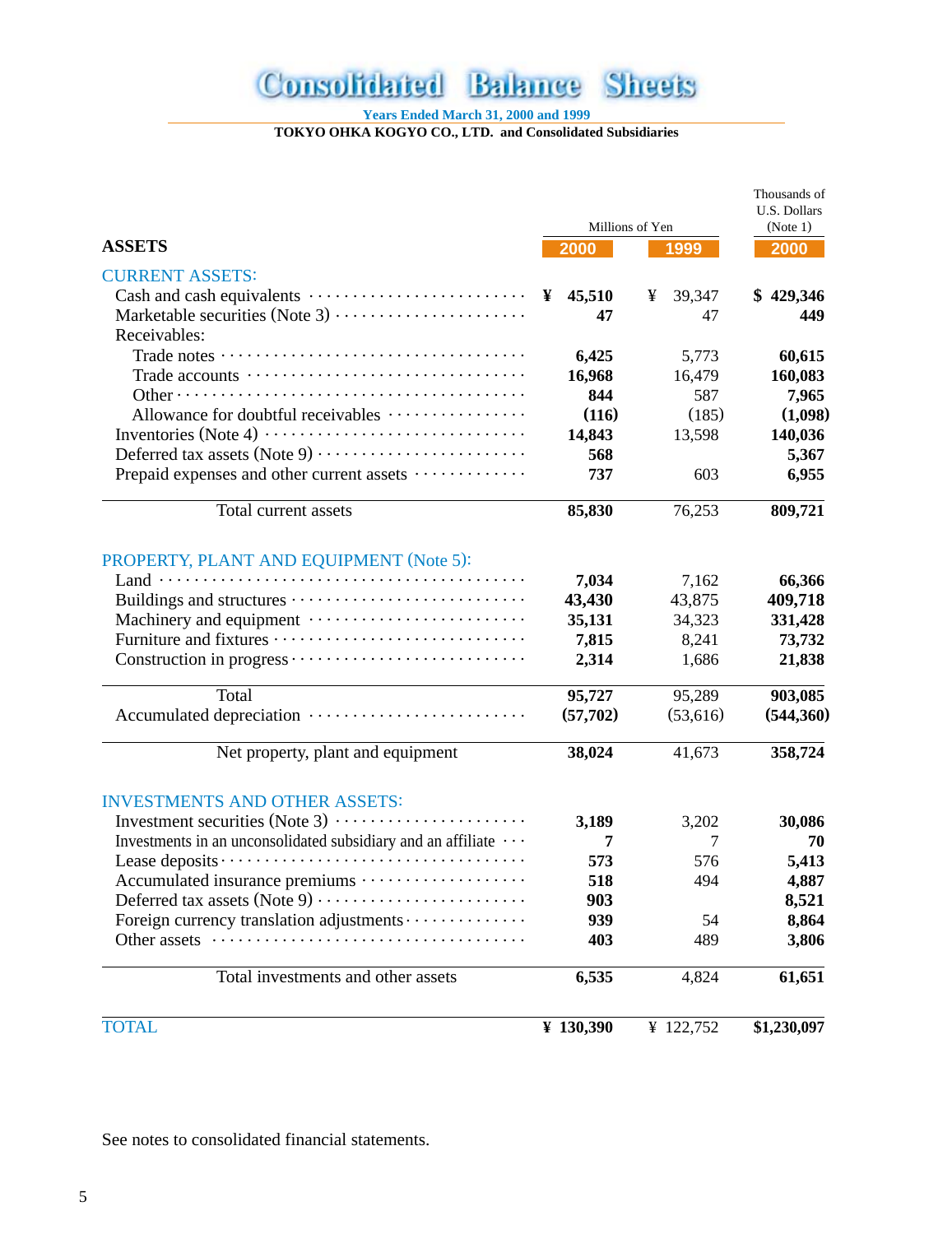|                                                                                                                               | Millions of Yen | Thousands of<br>U.S. Dollars<br>(Note 1) |             |
|-------------------------------------------------------------------------------------------------------------------------------|-----------------|------------------------------------------|-------------|
| <b>LIABILITIES AND SHAREHOLDERS' EQUITY</b>                                                                                   | 2000            | 1999                                     | 2000        |
| <b>CURRENT LIABILITIES:</b>                                                                                                   |                 |                                          |             |
| Short-term borrowings (Note $6) \cdots \cdots \cdots \cdots \cdots \cdots$ )<br>Payables:                                     | 178             | ¥<br>86                                  | \$<br>1,679 |
|                                                                                                                               | 3,431           | 4,056                                    | 32,371      |
|                                                                                                                               | 5,670           | 3,987                                    | 53,498      |
|                                                                                                                               | 2,644           | 1,954                                    | 24,947      |
|                                                                                                                               | 1,354           | 1,731                                    | 12,781      |
|                                                                                                                               | 2,407           | 2,264                                    | 22,709      |
|                                                                                                                               | 2,185           | 330                                      | 20,617      |
| Deferred tax liabilities (Note 9)                                                                                             | 4               |                                          | 42          |
|                                                                                                                               | 126             | 901                                      | 1,196       |
| Total current liabilities                                                                                                     | 18,003          | 15,312                                   | 169,845     |
| <b>LONG-TERM LIABILITIES:</b>                                                                                                 |                 |                                          |             |
|                                                                                                                               | 48              | 87                                       | 455         |
| Liability for employees' retirement benefits (Note 7) $\cdots$<br>Liability for directors' and corporate auditors' retirement | 308             | 282                                      | 2,914       |
|                                                                                                                               | 747             | 679                                      | 7,055       |
| Deferred tax liabilities (Note 9)                                                                                             | 165             |                                          | 1,558       |
|                                                                                                                               | 109             | 343                                      | 1,034       |
| Total long-term liabilities                                                                                                   | 1,379           | 1,393                                    | 13,018      |
| MINORITY INTERESTS                                                                                                            | 244             | 218                                      | 2,308       |
| <b>SHAREHOLDERS' EQUITY (Note 8):</b>                                                                                         |                 |                                          |             |
| Common stock, ¥50 par value-authorized,<br>200,000,000 shares;                                                                |                 |                                          |             |
| issued and outstanding, $50,600,000$ shares $\cdots \cdots \cdots$                                                            | 14,640          | 14,640                                   | 138,117     |
|                                                                                                                               | 15,207          | 15,207                                   | 143,470     |
| Retained earnings ·                                                                                                           | 80,913          | 75,978                                   | 763,337     |
| Total shareholders' equity                                                                                                    | 110,762         | 105,827                                  | 1,044,925   |
| <b>TOTAL</b>                                                                                                                  | ¥ 130,390       | ¥ 122,752                                | \$1,230,097 |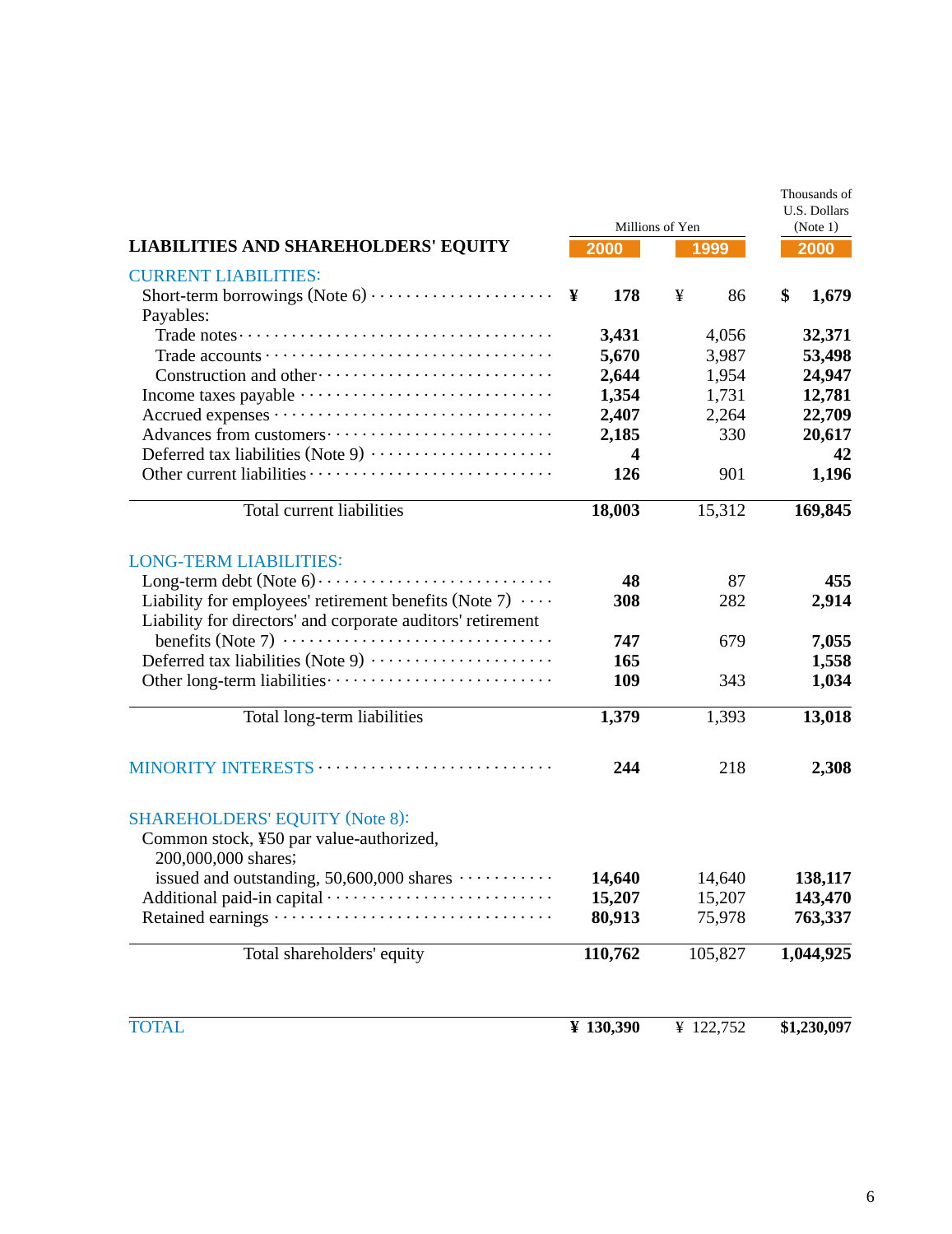## **Consolidated Statements of Income**

**Years Ended March 31, 2000 and 1999**

**TOKYO OHKA KOGYO CO., LTD. and Consolidated Subsidiaries**

|                                                                                         |   |                         |     |        | Thousands of<br>U.S. Dollars |
|-----------------------------------------------------------------------------------------|---|-------------------------|-----|--------|------------------------------|
|                                                                                         |   | Millions of Yen<br>2000 |     | 1999   | (Note 1)<br>2000             |
|                                                                                         | ¥ | 73,108                  | ¥   | 74,444 | \$689,705                    |
|                                                                                         |   | 49,592                  |     | 52,069 | 467,854                      |
| <b>Gross profit</b>                                                                     |   | 23,516                  |     | 22,375 | 221,851                      |
| SELLING, GENERAL AND ADMINISTRATIVE EXPENSES                                            |   | 16,400                  |     | 15,702 | 154,722                      |
| <b>Operating income</b>                                                                 |   | 7,115                   |     | 6,673  | 67,128                       |
| <b>OTHER INCOME (EXPENSES):</b>                                                         |   |                         |     |        |                              |
|                                                                                         |   | 132                     |     | 261    | 1,253                        |
|                                                                                         |   | (33)                    |     | (18)   | (315)                        |
| Valuation loss on marketable and investment securities                                  |   | (13)                    |     | (65)   | (125)                        |
| Foreign currency transaction loss-net ·····················                             |   | (281)                   |     | (176)  | (2,659)                      |
|                                                                                         |   | 591                     |     | 207    | 5,584                        |
| Gain (loss) on sales and disposals of property,                                         |   |                         |     |        |                              |
|                                                                                         |   | (84)                    |     | 250    | (801)                        |
| Gain on sales of investment securities                                                  |   |                         |     | 206    |                              |
|                                                                                         |   | 412                     |     |        |                              |
|                                                                                         |   |                         |     |        | 3,895                        |
|                                                                                         |   | (77)                    |     | (199)  | (728)                        |
|                                                                                         |   | (51)                    |     | 236    | (486)                        |
| Other income-net                                                                        |   | 595                     |     | 703    | 5,616                        |
| <b>INCOME BEFORE INCOME TAXES</b>                                                       |   |                         |     |        |                              |
|                                                                                         |   | 7,710                   |     | 7,376  | 72,744                       |
| <b>INCOME TAXES</b> (Note 9):                                                           |   |                         |     |        |                              |
| $Deferred \cdots \cdots \cdots \cdots \cdots \cdots \cdots \cdots \cdots \cdots \cdots$ |   | 3,124<br>103            |     | 3,649  | 29,477<br>979                |
|                                                                                         |   |                         |     |        |                              |
| Total income taxes                                                                      |   | 3,228                   |     | 3,649  | 30,457                       |
| MINORITY INTERESTS                                                                      |   | $\boldsymbol{0}$        |     | (11)   | 7                            |
| <b>NET INCOME</b>                                                                       | ¥ | 4,483                   | ¥   | 3,715  | \$<br>42,294                 |
| PER SHARE OF COMMON STOCK (Note 2.1):                                                   |   |                         | Yen |        | <b>U.S.Dollars</b>           |
|                                                                                         | ¥ | 88.60                   | ¥   | 73.42  | \$<br>0.83                   |
| Cash dividends applicable to the year                                                   |   | 23.00                   |     | 20.00  | 0.21                         |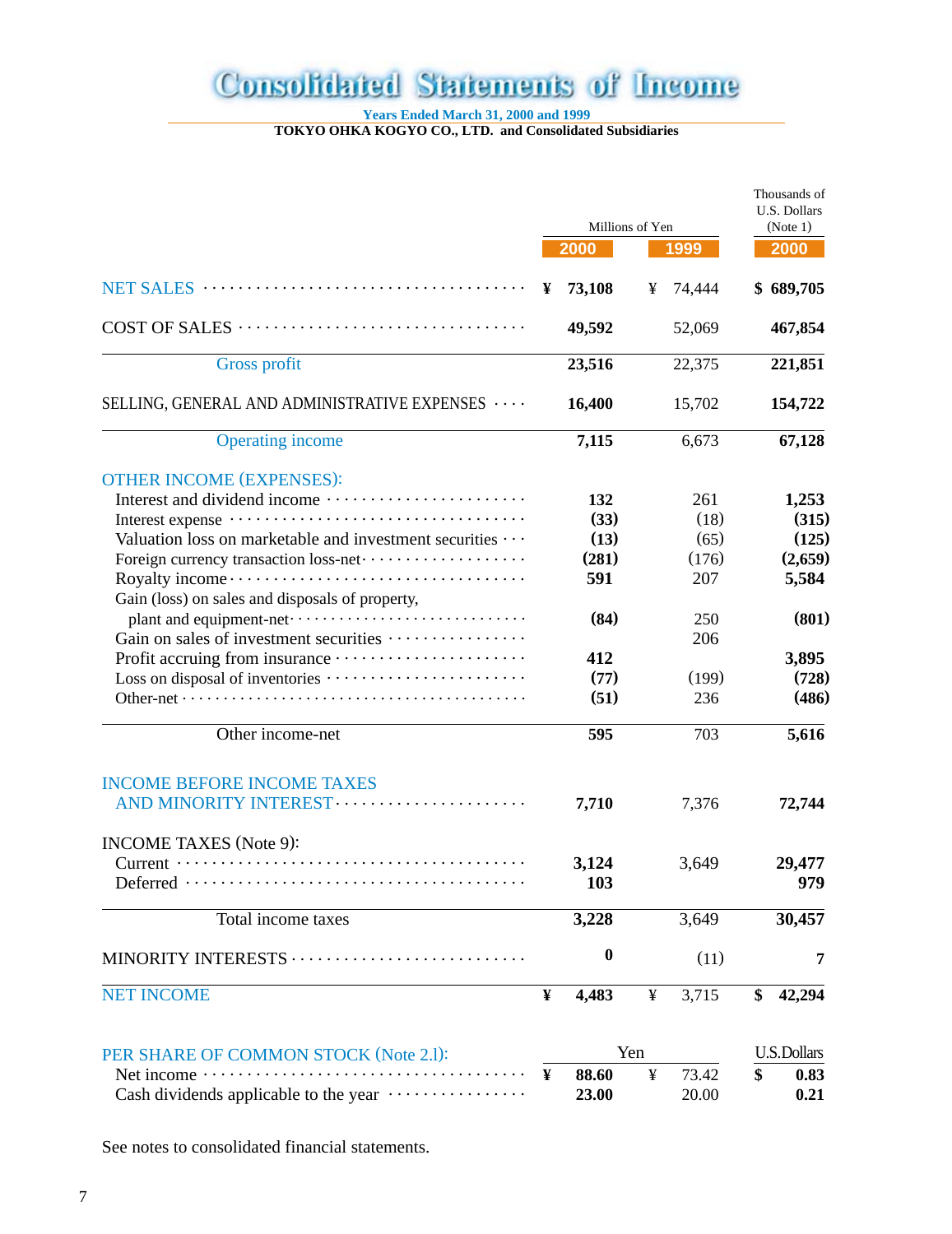## **Consolidated Statements of Shareholders' Equity**

**Years Ended March 31, 2000 and 1999**

**TOKYO OHKA KOGYO CO., LTD. and Consolidated Subsidiaries**

|                                                                                                           | Thousands                                             |                 | Millions of Yen                    |                      |
|-----------------------------------------------------------------------------------------------------------|-------------------------------------------------------|-----------------|------------------------------------|----------------------|
|                                                                                                           | Outstanding<br>Number of<br>Shares of<br>Common Stock | Common<br>Stock | Additional<br>Paid-in<br>Capital   | Retained<br>Earnings |
|                                                                                                           | 50,600                                                |                 | ¥ 14,640 ¥ 15,207 ¥ 73,377         |                      |
| Cash dividends paid:                                                                                      |                                                       |                 |                                    | 3,715                |
| Final for prior year, $\text{\&}10.0$ per share $\cdots \cdots \cdots$                                    |                                                       |                 |                                    | (505)                |
| Interim for current year, ¥10.0 per share $\dots \dots$                                                   |                                                       |                 |                                    | (505)                |
| Bonuses to directors and corporate auditors                                                               |                                                       |                 |                                    | (101)                |
|                                                                                                           | 50,600                                                | 14,640          | 15,207                             | 75,978               |
| Cumulative effect of deferred income taxes                                                                |                                                       |                 |                                    |                      |
| to the beginning retained earnings $\cdots$                                                               |                                                       |                 |                                    | 1,545                |
| Net income ··<br>. <b>.</b> .                                                                             |                                                       |                 |                                    | 4,483                |
| Cash dividends paid:                                                                                      |                                                       |                 |                                    |                      |
| Final for prior year, $\text{\&}10.0$ per share $\cdots \cdots \cdots$                                    |                                                       |                 |                                    | (505)                |
| Interim for current year, ¥10.0 per share $\dots \dots$<br>Bonuses to directors and corporate auditors    |                                                       |                 |                                    | (505)<br>(82)        |
|                                                                                                           |                                                       |                 |                                    |                      |
|                                                                                                           | 50,600                                                |                 | ¥ 14,640 ¥ 15,207 ¥ 80,913         |                      |
|                                                                                                           |                                                       |                 | Thousands of U.S. Dollars (Note 1) |                      |
|                                                                                                           |                                                       |                 | Additional                         |                      |
|                                                                                                           |                                                       | Common<br>Stock | Paid-in<br>Capital                 | Retained<br>Earnings |
|                                                                                                           |                                                       | \$138,117       | \$143,470                          | \$716,782            |
| Cumulative effect of deferred income taxes                                                                |                                                       |                 |                                    |                      |
| to the beginning retained earnings $\cdots$                                                               |                                                       |                 |                                    | 14,583               |
|                                                                                                           |                                                       |                 |                                    | 42,294               |
| Cash dividends paid:                                                                                      |                                                       |                 |                                    |                      |
| Final for prior year, \$0.09 per share $\cdots$                                                           |                                                       |                 |                                    | (4,773)<br>(4,773)   |
| Interim for current year, \$0.09 per share $\cdots \cdots$<br>Bonuses to directors and corporate auditors |                                                       |                 |                                    | (776)                |
|                                                                                                           |                                                       |                 |                                    |                      |

BALANCE, MARCH 31, 2000 ................. **\$ 138,117 \$ 143,470 \$ 763,337**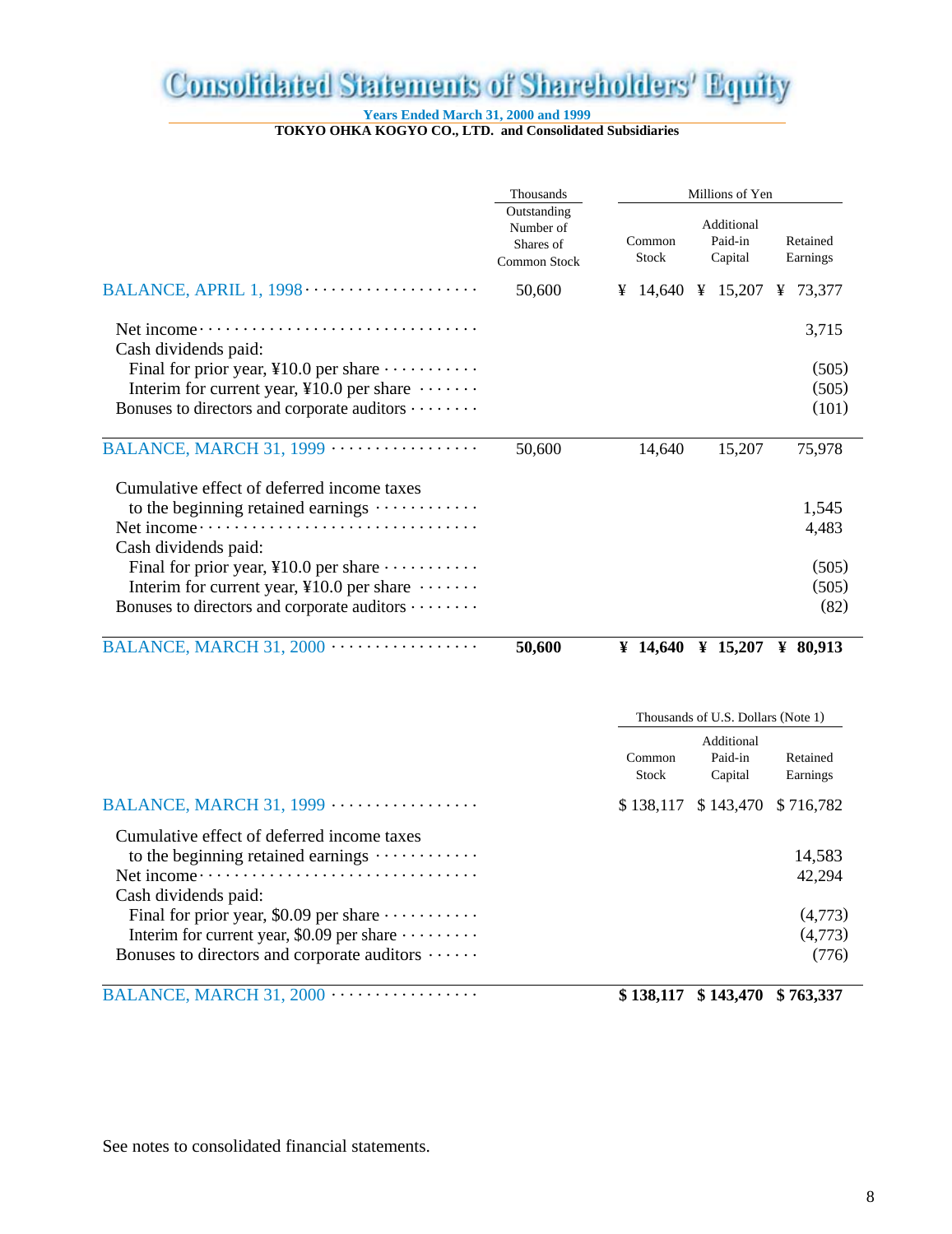## **Consolidated Statements of Cash Flows**

**Years Ended March 31, 2000 and 1999**

**TOKYO OHKA KOGYO CO., LTD. and Consolidated Subsidiaries**

|                                                                                            |   |                 | Thousands of<br>U.S. Dollars |          |    |           |
|--------------------------------------------------------------------------------------------|---|-----------------|------------------------------|----------|----|-----------|
|                                                                                            |   | Millions of Yen |                              |          |    | (Note 1)  |
| <b>OPERATING ACTIVITIES:</b>                                                               |   | 2000            |                              | 1999     |    | 2000      |
| Income before income taxes and minority interests                                          | ¥ | 7,710           | ¥                            | 7,376    | \$ | 72,744    |
| Adjustments for:                                                                           |   |                 |                              |          |    |           |
|                                                                                            |   | (3,500)         |                              | (5,834)  |    | (33,028)  |
|                                                                                            |   | 5,327           |                              | 6,524    |    | 50,263    |
|                                                                                            |   | (69)            |                              | (18)     |    | (655)     |
|                                                                                            |   | 94              |                              | (47)     |    | 890       |
|                                                                                            |   | (14)            |                              | (15)     |    | (141)     |
| Loss (gain) on sales and disposals of property, plant and equipment $\cdots$               |   | 84              |                              | (250)    |    | 801       |
|                                                                                            |   |                 |                              | (206)    |    |           |
|                                                                                            |   | (82)            |                              | (101)    |    | (776)     |
| Changes in assets and liabilities, net of effects from<br>newly consolidated subsidiaries: |   |                 |                              |          |    |           |
| Decrease (increase) in trade notes and accounts receivables                                |   | (1,140)         |                              | 1,978    |    | (10,762)  |
|                                                                                            |   | (1,245)         |                              | 2,844    |    | (11,745)  |
| Increase (decrease) in trade notes and accounts payables                                   |   | 1,061           |                              | (2,174)  |    | 10,012    |
| Increase (decrease) in advances from customers                                             |   | 1,855           |                              | (1, 497) |    | 17,500    |
|                                                                                            |   | (174)           |                              | (228)    |    | (1,644)   |
| Net cash provided by operating activities                                                  |   | 9,906           |                              | 8,346    |    | 93,458    |
| <b>INVESTING ACTIVITIES:</b>                                                               |   |                 |                              |          |    |           |
|                                                                                            |   | (331)           |                              |          |    | (3,126)   |
|                                                                                            |   | (2, 424)        |                              | (6, 572) |    | (22, 874) |
| Proceeds from sales of property, plant and equipment                                       |   | 1               |                              | 399      |    | 17        |
|                                                                                            |   |                 |                              | 284      |    |           |
| Other-net…………………………………………………………                                                            |   | (57)            |                              | 119      |    | (545)     |
| Net cash used in investing activities                                                      |   | (2,812)         |                              | (5,769)  |    | (26, 529) |
| <b>FINANCING ACTIVITIES:</b>                                                               |   |                 |                              |          |    |           |
| Increase (decrease) in short-term borrowings-net                                           |   | 112             |                              | (95)     |    | 1,056     |
|                                                                                            |   | (27)            |                              | (27)     |    | (262)     |
|                                                                                            |   |                 |                              | 47       |    |           |
| Issuance of common stock to minority shareholder                                           |   | 29              |                              | 19       |    | 276       |
|                                                                                            |   | (1,012)         |                              | (1,012)  |    | (9,550)   |
| Net cash used in financing activities                                                      |   | (898)           |                              | (1,068)  |    | (8,480)   |
|                                                                                            |   |                 |                              |          |    |           |
| FOREIGN CURRENCY TRANSLATION ADJUSTMENTS                                                   |   |                 |                              |          |    |           |
| ON CASH AND CASH EQUIVALENTS                                                               |   | (32)            |                              | (153)    |    | (307)     |
| INCREASE IN CASH AND CASH EQUIVALENT                                                       |   | 6,162           |                              | 1,354    |    | 58,141    |
| CASH AND CASH EQUIVALENTS OF NEWLY<br>CONSOLIDATED SUBSIDIARY, BEGINNING OF YEAR           |   |                 |                              | 40       |    |           |
| CASH AND CASH EQUIVALENTS, BEGINNING OF YEAR                                               |   | 39,347          |                              | 37,952   |    | 371,205   |
| CASH AND CASH EQUIVALENTS, END OF YEAR                                                     | ¥ | 45,510          | ¥                            | 39,347   | \$ | 429,346   |
|                                                                                            |   |                 |                              |          |    |           |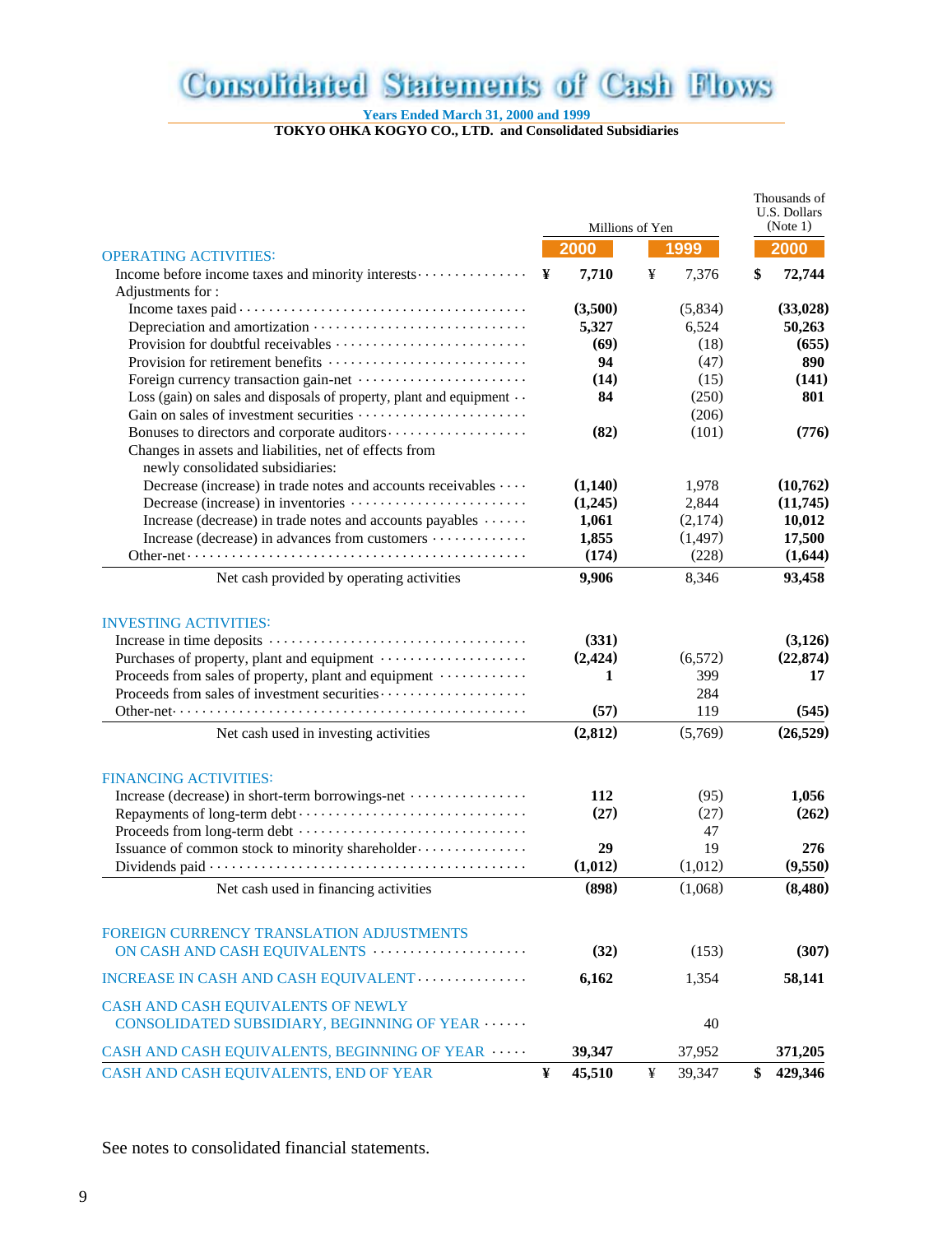### **Notes to Consolidated Financial Statements**

**Years Ended March 31, 2000 and 1999 TOKYO OHKA KOGYO CO., LTD. and Consolidated Subsidiaries**

#### **1. BASIS OF PRESENTING CONSOLIDATED FINANCIAL STATEMENTS**

The accompanying consolidated financial statements have been prepared in accordance with the provisions set forth in the Japanese Securities and Exchange Law and its related accounting regulations, and in conformity with accounting principles generally accepted in Japan, which are different in certain respects as to application and disclosure requirements of International Accounting Standards. The consolidated financial statements are not intended to present the financial position, results of operations and cash flows in accordance with accounting principles and practices generally accepted in countries and jurisdictions other than Japan.

In preparing these consolidated financial statements, certain reclassifications and rearrangements have been made to the consolidated financial statements issued domestically in order to present them in a form which is more familiar to readers outside Japan. In addition, the notes to the consolidated financial statements include information which is not required under accounting principles generally accepted in Japan but is presented herein as additional information.

The consolidated financial statements are stated in Japanese yen, the currency of the country in which TOKYO OHKA KOGYO CO., LTD. (the "Company") is incorporated and operates. The translations of Japanese yen amounts into U.S. dollar amounts are included solely for the convenience of readers outside Japan and have been made at the rate of ¥106 to \$1, the approximate rate of exchange at March 31, 2000. Such translations should not be construed as representations that the Japanese yen amounts could be converted into U.S. dollars at that or any other rate.

Amounts of less than one million yen have been rounded off. As a result, the totals shown in the accompanying consolidated financial statements (both in yen and U.S. dollars) do not necessarily agree with the sum of the individual amounts.

#### **2. SUMMARY OF SIGNIFICANT ACCOUNTING POLICIES**

**a. Consolidation** - The consolidated financial statements include the accounts of the Company and all of its significant subsidiaries (together, the "Companies"). Effective April 1, 1998, the accounts of TOK TAIWAN CO., LTD., a foreign subsidiary of the Company, have been included in the consolidation, due to the increased significance of its total assets, net sales, net income and retained earnings.

Investments in an unconsolidated subsidiary and a 25% owned affiliate are stated at cost. If the equity method of accounting had been applied to the investments in these companies, the effect on the accompanying consolidated financial statements would not be material.

The excess of the cost of the Company's investments in consolidated subsidiaries accounted for by the equity method, over the underlying equity at the respective dates of acquisition, is being amortized over a period of five years.

All significant intercompany balances and transactions have been eliminated in consolidation. All material unrealized profit included in assets resulting from transactions within the Companies is eliminated.

**b. Cash and Cash Equivalents -** Cash equivalents are short-term investments that are readily convertible into cash and that are exposed to insignificant risk of changes in value. Cash equivalents include time deposits which mature within three months of the date of acquisition.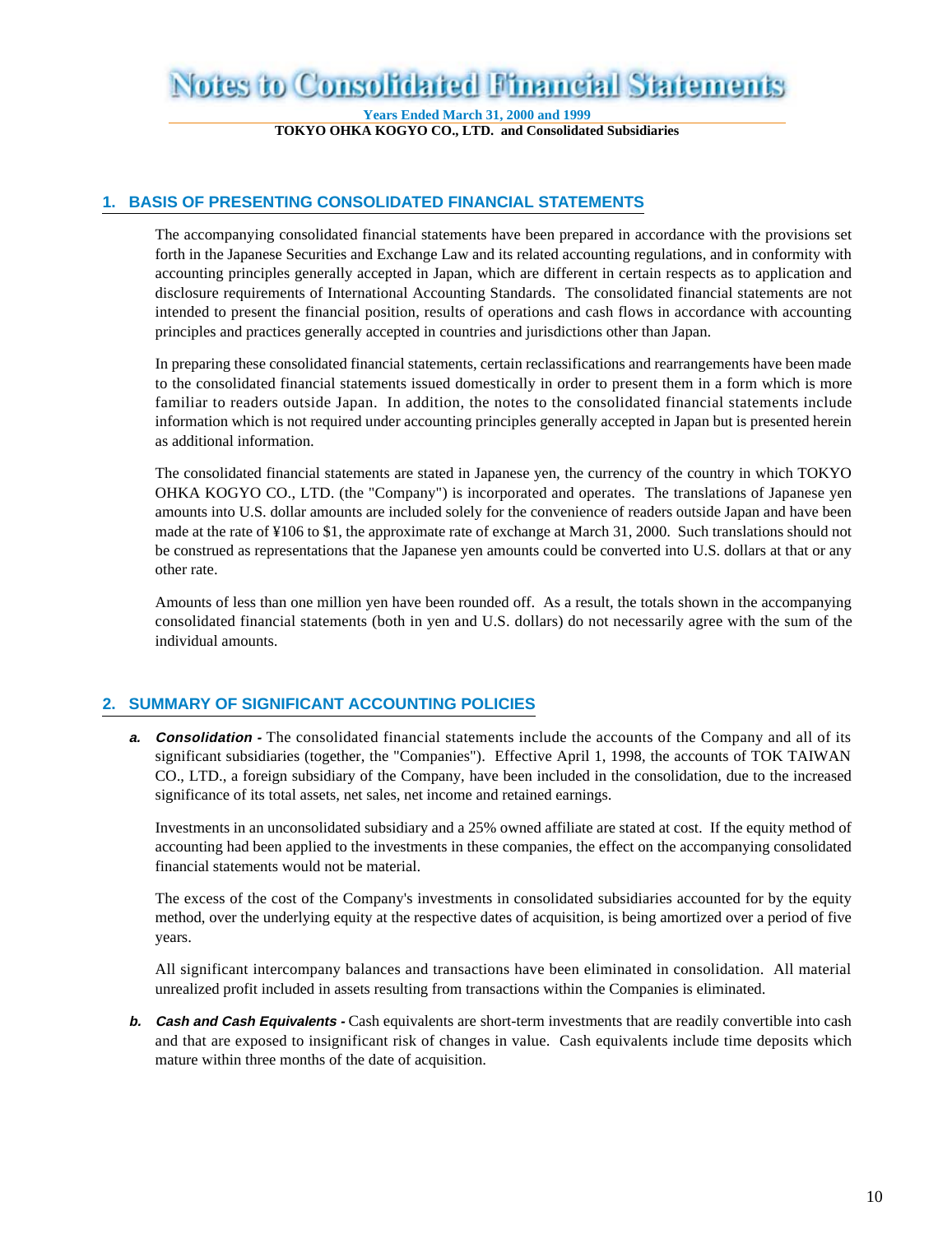- **c. Inventories** Merchandise, work in process and raw materials and supplies are stated at cost determined by the first-in, first-out method. Finished products are stated at average cost. Inventories of semiconductor manufacturing equipment are stated at cost determined by the individual identification method, which are included in raw materials, work in process and finished products.
- **d. Marketable and Investment Securities** Listed securities included in marketable and investment securities are stated at the lower of cost or market, cost being determined by the moving-average method. Other securities are stated at cost determined by the moving-average method.
- **e. Property, Plant and Equipment** Property, plant and equipment are stated at cost. Depreciation is computed by the declining-balance method over the estimated useful lives of the assets for the Company and its domestic consolidated subsidiaries, and by the straight-line method for foreign consolidated subsidiaries. The range of useful lives is principally from 3 to 60 years for buildings and structures, from 4 to 8 years for machinery and equipment and from 2 to 20 years for furniture and fixtures.
- **f. Retirement Benefits** The Company has a contributory funded pension plan covering substantially all of its employees.

The amounts contributed to the fund, including prior service cost which is amortized over 6 years, are charged to income when paid.

In addition, the annual provisions for retirement benefits for certain employees of the Companies, which are not covered by the above contributory funded pension plan, are calculated to state the liability at the amount that would be required if all of them retired at each balance sheet date.

The annual provisions for retirement benefits for directors and corporate auditors are calculated to state the liability at the amount that would be required if all of them retired at each balance sheet date.

The provisions for the above retirement benefits are not funded.

- **g. Leases** Leases are mainly accounted for as operating leases. Under Japanese accounting standards for leases, finance leases that deem to transfer ownership of the leased property to the lessee are to be capitalized, while other finance leases are permitted to be accounted for as operating lease transactions if certain "as if capitalized" information is disclosed in the notes to the lessee's financial statements.
- **h. Income Taxes** Effective April 1, 1999, the Company and its domestic consolidated subsidiaries adopted an accounting method for interperiod allocation of income taxes based on the asset and liability method. The cumulative effect of the application of interperiod tax allocation in prior years in the amount of ¥1,545 million is included as an adjustment to retained earnings as of April 1, 1999. Such cumulative effect is calculated by applying the income tax rate stipulated by enacted tax laws as of April 1, 1999.

Deferred income taxes are recorded to reflect the impact of temporary differences between assets and liabilities recognized for financial reporting purposes and such amounts recognized for tax purposes. These deferred taxes are measured by applying currently enacted tax laws to the temporary differences.

- *i.* **Appropriations of Retained Earnings -** Appropriations of retained earnings at each year end are reflected in the financial statements for the following year upon shareholders' approval.
- **j. Foreign Currency Transactions** Short-term receivables and payables denominated in foreign currencies are translated into Japanese yen at the current exchange rates at each balance sheet date.

Long-term receivables denominated in foreign currencies are generally translated into Japanese yen at historical exchange rates. In the case where there is significant fluctuation of currencies with possible exchange losses,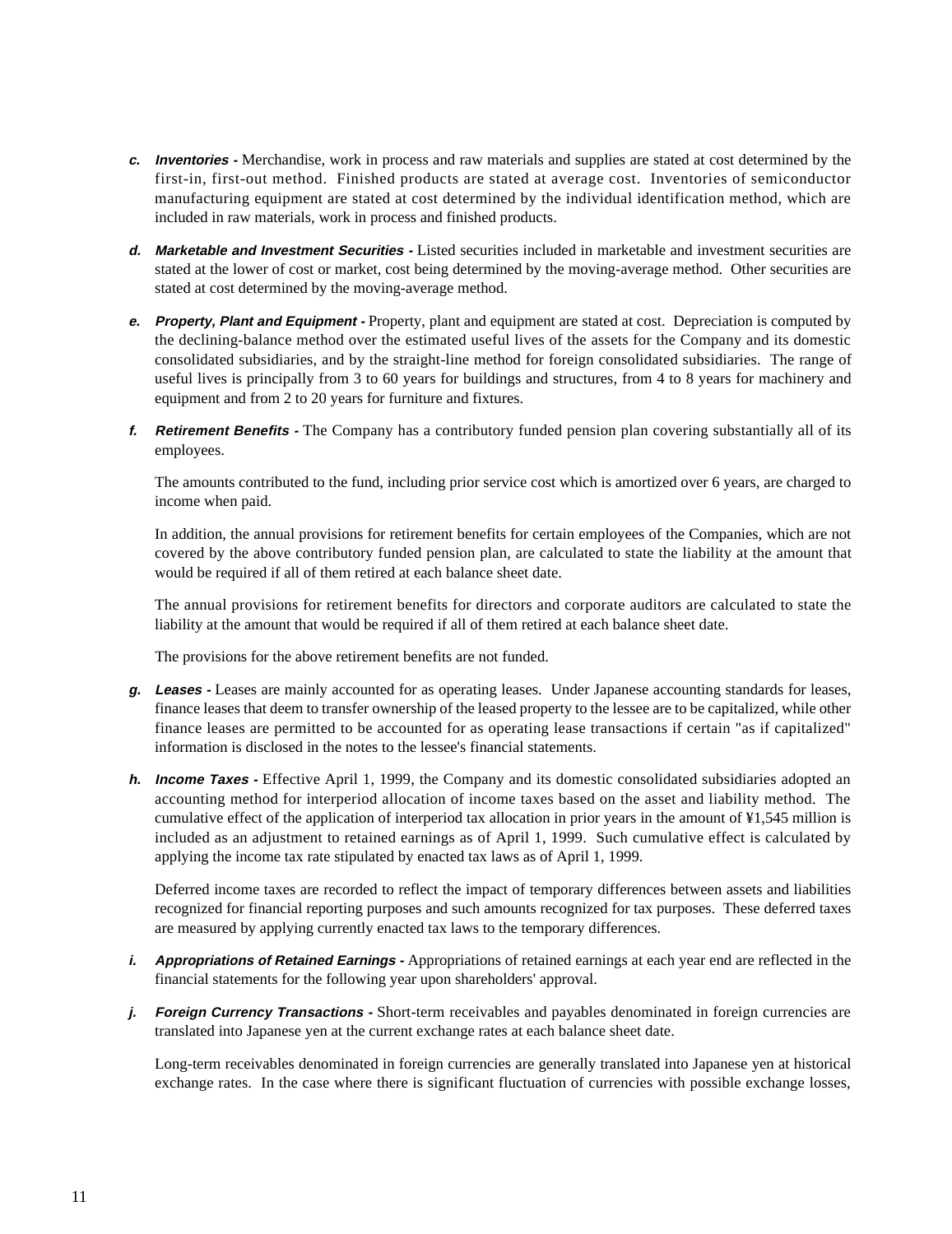long-term receivables denominated in foreign currencies are translated at the current exchange rates as of each balance sheet date.

- **k. Foreign Currency Financial Statements** The balance sheet accounts of the foreign consolidated subsidiaries are translated into yen at the current exchange rates as of the balance sheet date except for shareholders' equity, which is translated at the historical exchange rate. Differences arising from such translation are shown as "Foreign currency translation adjustments" in the accompanying consolidated balance sheets. Revenue and expense accounts of the foreign consolidated subsidiaries are also translated into yen at the current rate.
- **l. Per Share Information** The computation of net income per share is based on the weighted average number of shares of common stock outstanding during each year. The average number of common shares used in the computation was 50,599,919 shares for 2000 and 50,599,938 shares for 1999.

Cash dividends per share presented in the accompanying consolidated statements of income are dividends applicable to the respective years including dividends to be paid after the end of the year.

- **m. Reclassifications** Certain reclassifications have been made in the 1999 financial statements to conform to the classifications used in the 2000 financial statements. These reclassifications had no effect on previously reported net income or total shareholders' equity.
- **n. Cash Flow Statements** Until March 31, 1999, consolidated statements of cash flows were not required as part of the basic financial statements in Japan but were presented as additional information. Due to the change of accounting standards for consolidated statements, effective April 1, 1999, the consolidated statements of cash flows are required as part of the basic financial statement. The 1999 consolidated statement of cash flows is presented in accordance with the new accounting standards.

#### **3. MARKETABLE AND INVESTMENT SECURITIES**

Marketable and investment securities as of March 31, 2000 and 1999, consisted of marketable equity securities.

Carrying amounts and aggregate market values of current and non-current marketable equity securities at March 31, 2000 and 1999, were as follows:

|                                                                                                   |   | Millions of Yen | Thousands of<br>U.S. Dollars |          |    |            |
|---------------------------------------------------------------------------------------------------|---|-----------------|------------------------------|----------|----|------------|
| Current:                                                                                          |   | 2000            |                              | 1999     |    | 2000       |
| Carrying amount $\dots \dots \dots \dots \dots \dots \dots \dots \dots$<br>Aggregate market value |   | 47<br>79        | ¥                            | 47<br>84 | \$ | 449<br>747 |
| Unrealized gain                                                                                   | ¥ | 31              | ¥                            | 36       | \$ | 297        |
| Non-current:                                                                                      |   |                 |                              |          |    |            |
|                                                                                                   |   | 2,573           | ¥                            | 2,586    | \$ | 24,281     |
|                                                                                                   |   | 6,038           |                              | 4.417    |    | 56,964     |
| Unrealized gain                                                                                   | ¥ | 3.464           | ¥                            | 1.830    |    | 32,682     |

The differences between the above carrying amounts and the amounts shown in the consolidated balance sheets consist principally of non-marketable securities.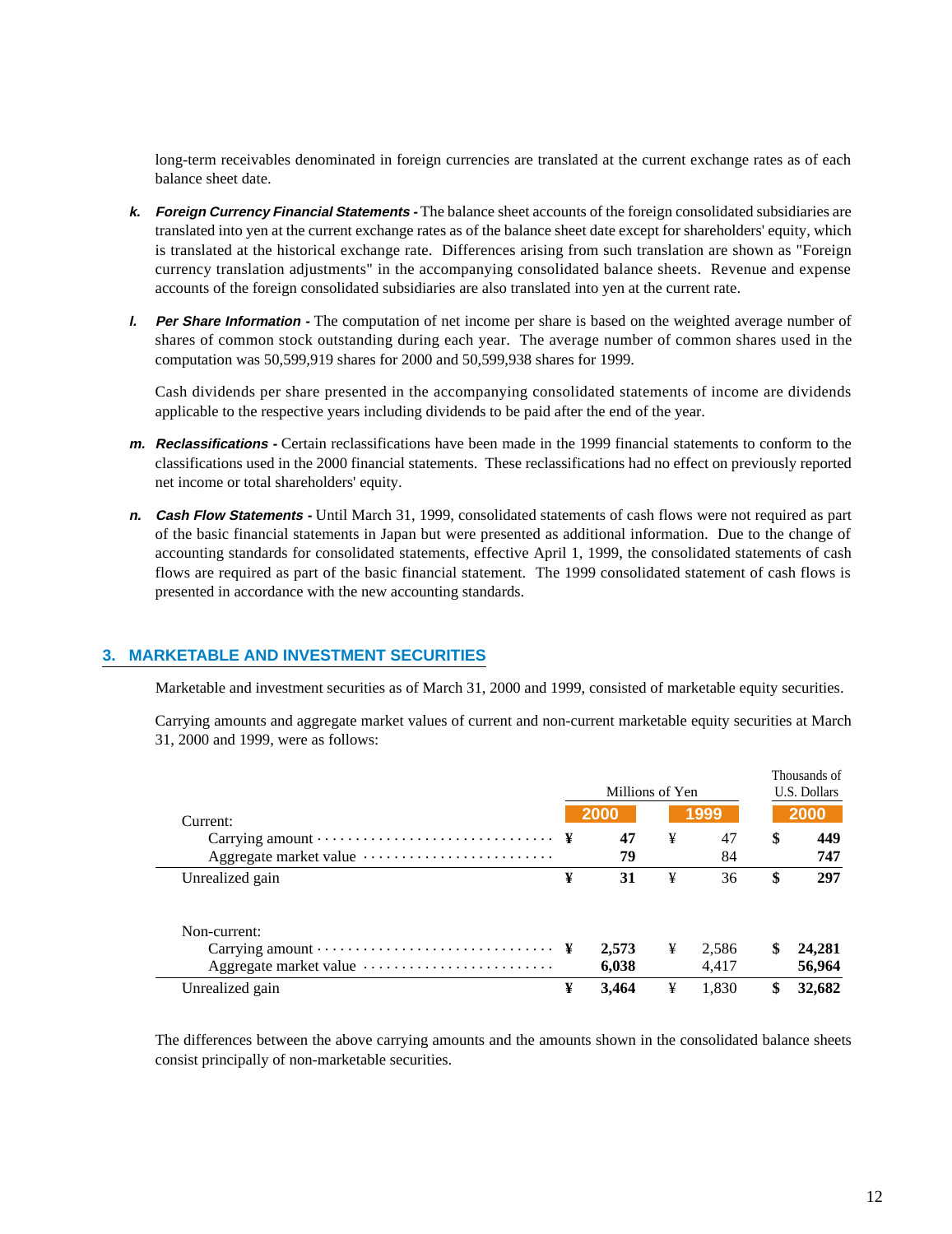#### **4. INVENTORIES**

Inventories at March 31, 2000 and 1999, consisted of the following:

|                                                                                     | Millions of Yen |        |   |        | Thousands of<br>U.S. Dollars |           |  |
|-------------------------------------------------------------------------------------|-----------------|--------|---|--------|------------------------------|-----------|--|
|                                                                                     |                 | - 2000 |   | 1999   |                              | 2000      |  |
| Merchandise $\cdots \cdots \cdots \cdots \cdots \cdots \cdots \cdots \cdots \cdots$ |                 | 1.016  | ¥ | 133    |                              | 9.587     |  |
|                                                                                     |                 | 6.149  |   | 5.394  |                              | 58,018    |  |
|                                                                                     |                 | 4.435  |   | 4.803  |                              | 41,848    |  |
|                                                                                     |                 | 3.241  |   | 3.267  |                              | 30,582    |  |
| Total                                                                               |                 | 14.843 | ¥ | 13.598 |                              | \$140,036 |  |

#### **5. PROPERTY, PLANT AND EQUIPMENT**

Depreciation expense for the years ended March 31, 2000 and 1999, was ¥5,265 million (\$49,679 thousand) and ¥6,464 million, respectively.

#### **6. SHORT-TERM BORROWINGS AND LONG-TERM DEBT**

Short-term borrowings at March 31, 2000 and 1999, consisted of the following:

|                                                           |             | Millions of Yen |      | Thousands of<br>U.S. Dollars |
|-----------------------------------------------------------|-------------|-----------------|------|------------------------------|
|                                                           | <b>2000</b> |                 | 1999 | 2000                         |
| Unsecured loans from minority shareholder, $7.5\%$ ¥      |             |                 |      | 184                          |
| Bank overdrafts, 4.125% (2000) and 4.375% (1999) $\cdots$ | 158         |                 | 86   | 1.495                        |
| Total                                                     | 178         |                 | 86   | 1.679                        |

Long-term debt at March 31, 2000 and 1999, consisted of the following:

|                                                                                                                      | Millions of Yen | Thousands of<br>U.S. Dollars |      |  |            |
|----------------------------------------------------------------------------------------------------------------------|-----------------|------------------------------|------|--|------------|
|                                                                                                                      | <b>2000</b>     |                              | 1999 |  | 2000       |
| Unsecured loans from a financial institution<br>for employees' housing loans $\dots \dots \dots \dots \dots \dots$ ¥ | 27              | ¥                            | 40   |  | 255        |
| Unsecured loans from minority shareholder, ranged                                                                    |                 |                              |      |  |            |
| from 5.57% to 8%, due serially to $2000 \cdots \cdots \cdots$                                                        | 21              |                              |      |  | <b>200</b> |
| Total                                                                                                                |                 |                              |      |  | 455        |

#### **7. RETIREMENT BENEFITS**

Under the pension plan, substantially all of the employees of the Company terminating their employment are, in most circumstances, entitled to pension payments based on their average pay during employment, years of service and certain other factors.

The net assets in the fund, including a government pension fund required by a Japanese law were ¥5,626 million (\$53,037 thousand) at March 31, 1999 (the most recent date of available information).

Retirement benefits for certain employees of the Companies, which are not covered by the above pension plan, are determined by reference to their rate of pay at the time of termination, years of service and certain other factors.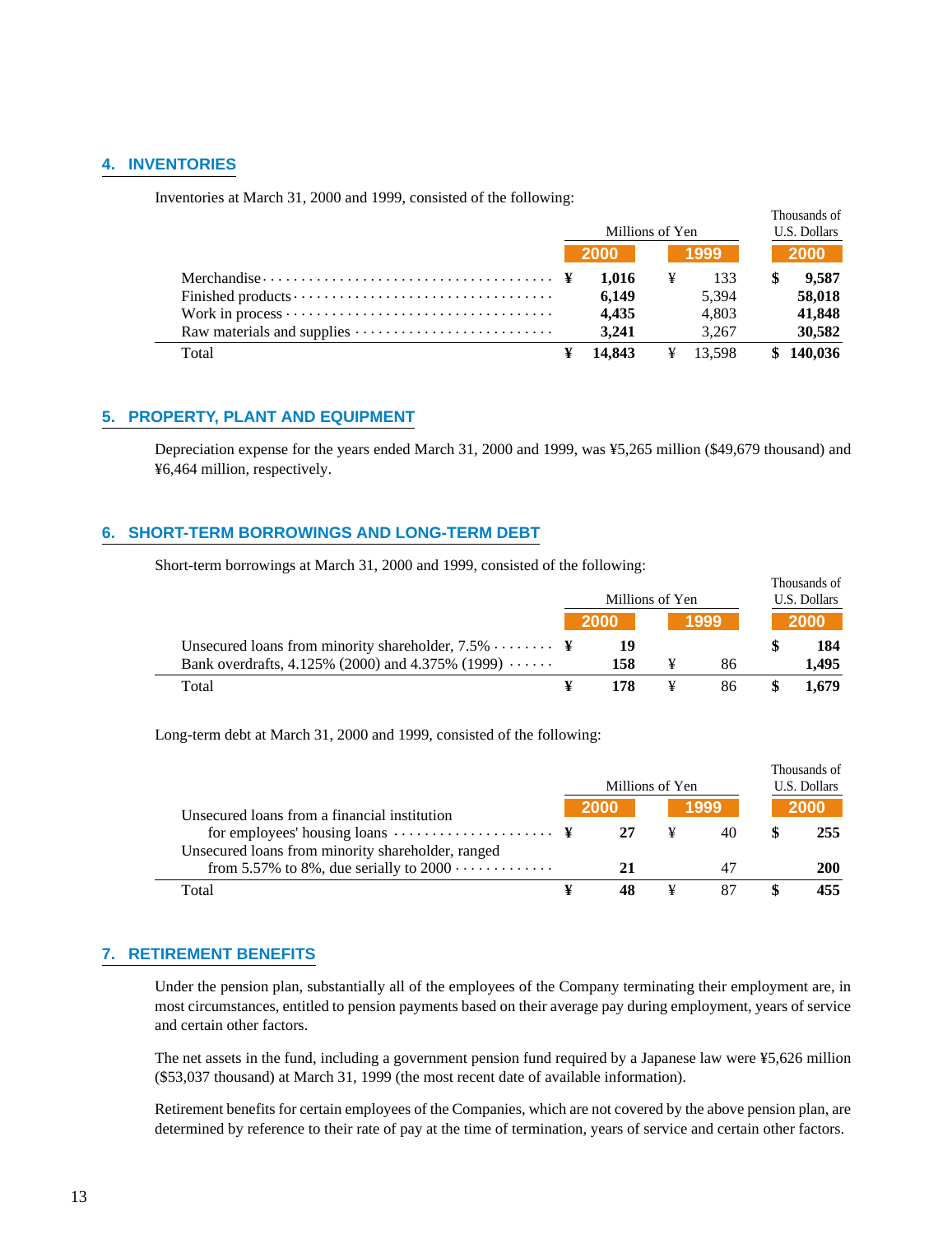Retirement benefits for directors and corporate auditors are paid subject to approval of the shareholders in accordance with the Japanese Commercial Code.

Total provisions for pension costs and retirement benefits charged to income were ¥712 million (\$6,720 thousand) and ¥586 million for the years ended March 31, 2000 and 1999, respectively.

#### **8. SHAREHOLDERS' EQUITY**

Under the Japanese Commercial Code (the "Code"), at least 50% of the issue price of new shares with a minimum of the par value, is to be designated as stated capital. The portion which is to be designated as stated capital is determined by resolution of the Board of Directors. Proceeds in excess of the amounts designated as stated capital are credited to additional paid-in capital. The Company may transfer portions of additional paid-in capital to stated capital by resolution of the Board of Directors.

Under the Code, the Company is required to appropriate as a legal reserve portions of retained earnings in the amount equal to at least 10% of cash payments appropriated in each financial period, including cash dividends and bonuses to directors and corporate auditors until the reserve equals 25% of the stated capital. This reserve is not available for cash dividends but may be used to reduce a deficit by resolution of the shareholders or transferred to the stated capital by resolution of the Board of Directors. In the consolidated financial statements, the legal reserve, which totals ¥1,457 million (\$13,748 thousand) in 2000 and ¥1,347 million in 1999, is included in the retained earnings.

The Company may also transfer portions of unappropriated retained earnings to stated capital by resolution of the shareholders.

Under the Code, the Company may issue new shares of its common stock to the existing shareholders without consideration pursuant to resolution of the Board of Directors as a stock split. The Company may make such a stock split to the extent that the amount calculated by multiplying the number of issued shares after the stock split by par value per share does not exceed the stated capital and that the amount calculated by dividing the total amount of shareholders' equity by the number of issued shares after the stock split shall not be less than ¥50.

Dividends are approved by the shareholders at a meeting held subsequent to the fiscal year to which the dividends are applicable. Semiannual interim dividends may also be paid upon resolution of the Board of Directors, subject to certain limitations imposed by the Code.

Under the Code, the amount available for dividends is based upon retained earnings as recorded on the books of the Company. At March 31, 2000, retained earnings recorded on the books of the Company was ¥77,318 million (\$729,421 thousand) which is available for future dividends subject to the approval of the shareholders and legal reserve requirements.

#### **9. INCOME TAXES**

The Company and its domestic subsidiaries are subject to Japanese national and local taxes based on income which, in the aggregate, resulted in a normal effective statutory tax rate of approximately 41.6% in 2000 and 47.2% in 1999. Foreign subsidiaries are subject to income taxes of the countries in which they operate. The actual effective tax rates in the accompanying consolidated statements of income for 2000 and 1999 differed from the normal effective statutory rates due principally to (1) non-recognition of the tax effects of temporary differences between tax and financial reporting and (2) certain expenses that are permanently non-deductible for tax purposes.

The tax effects of significant temporary differences and loss carry forwards which resulted in deferred tax assets and liabilities at March 31, 2000, are as follows: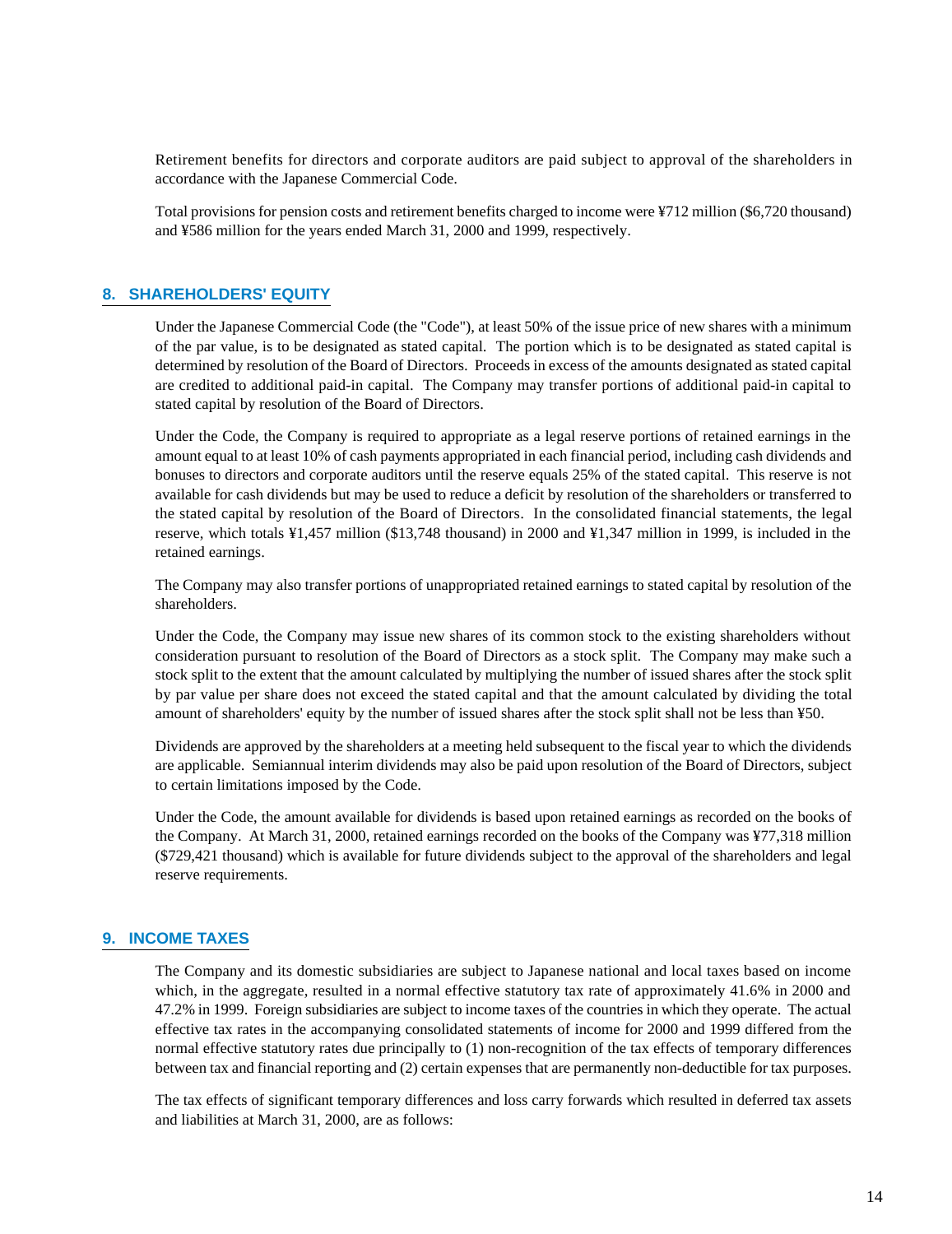| Millions of Yen                                                               |   |       | Thousands of |                     |  |
|-------------------------------------------------------------------------------|---|-------|--------------|---------------------|--|
| Current assets:                                                               |   |       |              | <b>U.S. Dollars</b> |  |
| Deferred tax assets:                                                          |   |       |              |                     |  |
| Accrued expense for bonuses to employees                                      | ¥ | 207   | \$           | 1,961               |  |
|                                                                               |   | 378   |              | 3,566               |  |
| Total                                                                         |   | 585   |              | 5,527               |  |
| Deferred tax liabilities $\dots\dots\dots\dots\dots\dots\dots\dots\dots$      |   | 17    |              | 160                 |  |
| Net deferred tax assets                                                       | ¥ | 568   | \$           | 5,367               |  |
| Non-current assets:                                                           |   |       |              |                     |  |
| Deferred tax assets:                                                          |   |       |              |                     |  |
| Liability for directors' and corporate auditors'                              |   |       |              |                     |  |
| retirement benefits $\dots \dots \dots \dots \dots \dots \dots$               | ¥ | 311   | \$           | 2,935               |  |
| Property and equipment                                                        |   | 669   |              | 6,319               |  |
|                                                                               |   | 119   |              | 1,129               |  |
| Total                                                                         |   | 1,100 |              | 10,383              |  |
| Deferred tax liabilities—Property and equipment $\cdots$                      |   | 197   |              | 1,862               |  |
| Net deferred tax assets                                                       | ¥ | 903   | \$           | 8,521               |  |
| Current liabilities:                                                          |   |       |              |                     |  |
| Deferred tax liabilities                                                      | ¥ | 4     | \$           | 42                  |  |
| Non-current liabilities:                                                      |   |       |              |                     |  |
| Deferred tax liabilities—Property and equipment                               | ¥ | 292   | \$           | 2.756               |  |
| Deferred tax assets $\dots\dots\dots\dots\dots\dots\dots\dots\dots\dots\dots$ |   | 126   |              | 1,197               |  |
| Net deferred tax liabilities                                                  | ¥ | 165   | \$           | 1,558               |  |

#### **10. RESEARCH AND DEVELOPMENT COSTS**

Research and development costs charged to income were ¥5,752 million (\$56,157 thousand) and ¥5,494 million for the years ended March 31, 2000 and 1999, respectively.

#### **11. LEASES**

The Companies lease certain buildings and structures, machinery, computer hardware, software and other assets.

Total lease payments under finance leases for the years ended March 31, 2000 and 1999, were ¥451 million (\$4,258 thousand) and ¥443 million, respectively.

Acquisition cost and accumulated depreciation as of March 31, 2000 were as follows:

|                          | Millions of Yen |                                              |  |                               |  |                              |  |       |  |  |  |  |
|--------------------------|-----------------|----------------------------------------------|--|-------------------------------|--|------------------------------|--|-------|--|--|--|--|
|                          |                 | <b>Buildings</b><br>and<br><b>Structures</b> |  | Machinery<br>and<br>Equipment |  | Furniture<br>and<br>Fixtures |  | Total |  |  |  |  |
|                          |                 | 110 $\frac{1}{2}$                            |  | 458 ¥                         |  | 2,508 $\frac{1}{2}$          |  | 3,077 |  |  |  |  |
| Accumulated depreciation |                 |                                              |  | 23                            |  | 974                          |  | 1,001 |  |  |  |  |
| Net leased property      |                 | 107                                          |  | 435 ¥                         |  | $1,533 \quad Y$              |  | 2,075 |  |  |  |  |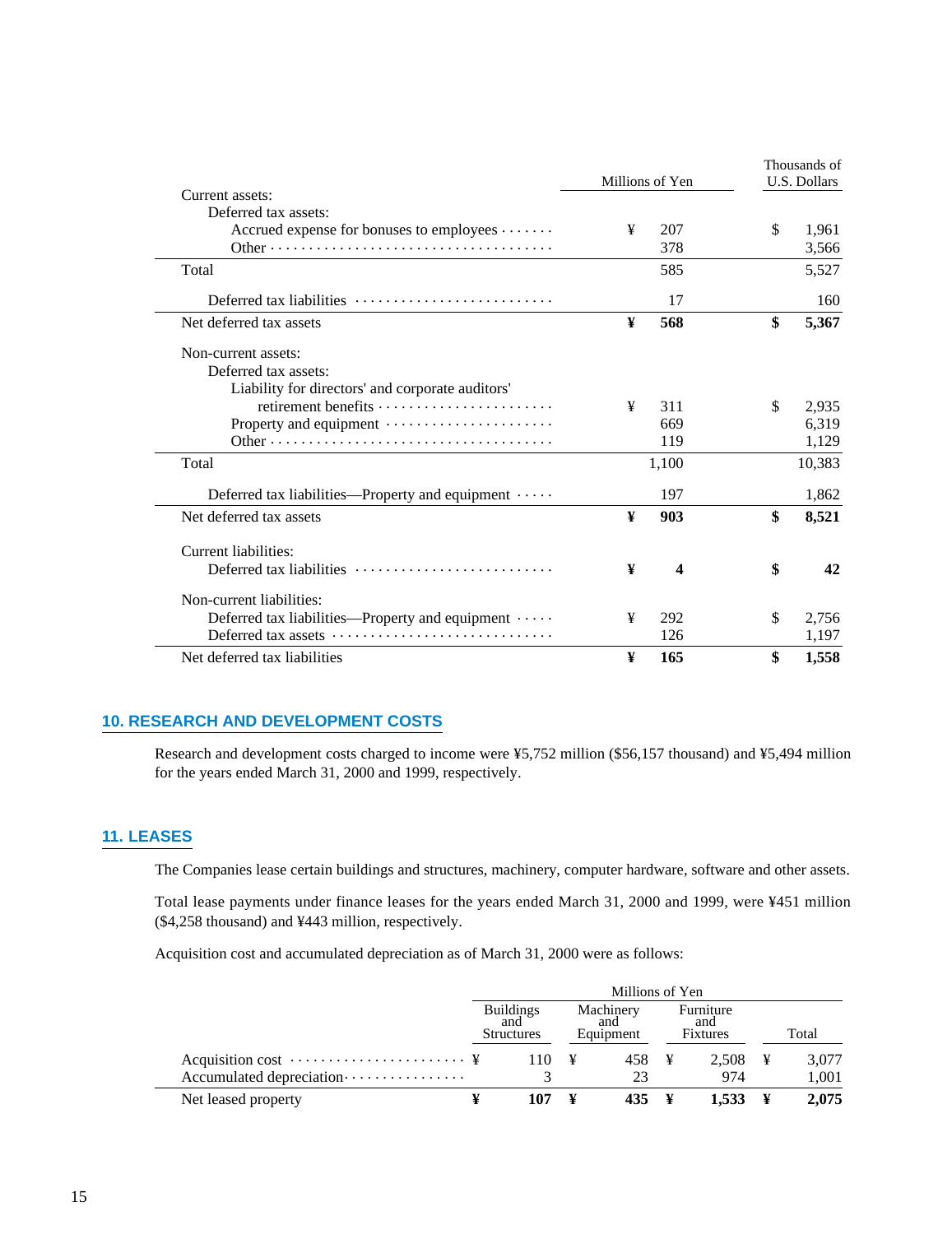|                          |  | <b>Buildings</b><br>and<br><b>Structures</b> | Machinery<br>and<br>Equipment |      | Furniture<br>and<br>Fixtures | Total  |  |
|--------------------------|--|----------------------------------------------|-------------------------------|------|------------------------------|--------|--|
|                          |  | 1.044                                        | 4.322                         | - \$ | 23,665                       | 29,032 |  |
| Accumulated depreciation |  | 34                                           | 218                           |      | 9.196                        | 9.449  |  |
| Net leased property      |  | 1.009                                        | $4.104 \quad$ \$              |      | 14.468                       | 19,582 |  |

Acquisition cost and accumulated depreciation as of March 31, 1999 were as follows:

|                                |                     | Thousands of |
|--------------------------------|---------------------|--------------|
|                                | Millions of Yen     | U.S. Dollars |
| <b>Furnitures and Fixtures</b> |                     |              |
|                                | $\frac{1}{2}$ 2.180 | 18,167       |
|                                | 813                 | 6.780        |
| Net leased property            | $\frac{1}{2}$ 1.366 | 11,386       |

Obligations under finance leases as of March 31, 2000 and 1999, were as follows:

|                                                                                  | Millions of Yen |                                                                                              |                     | Thousands of<br>U.S. Dollars |                    |
|----------------------------------------------------------------------------------|-----------------|----------------------------------------------------------------------------------------------|---------------------|------------------------------|--------------------|
|                                                                                  | $2000$          |                                                                                              | 1999                |                              | <b>2000</b>        |
|                                                                                  | 613             | $\mathbf{\mathbf{\mathbf{\mathbf{\mathbf{\mathbf{\mathbf{\mathbf{\mathbf{\mathbf{Y}}}}}}}}}$ | 461                 | $\mathbb{S}$                 | 5.790              |
| Due after one year $\dots \dots \dots \dots \dots \dots \dots \dots \dots \dots$ | 1.461           |                                                                                              | 905                 |                              | 13.791             |
| Total                                                                            | 2.075           |                                                                                              | $\frac{1}{2}$ 1,366 |                              | $\frac{19.582}{2}$ |

The amounts of acquisition cost, depreciation and obligations under finance leases include the imputed interest expense portion. Depreciation expense which was not reflected in the consolidated statement of income, computed by straight-line method was ¥451 million (\$4,258 thousand) and ¥443 million for the years ended March 31, 2000 and 1999, respectively.

#### **12. SUBSEQUENT EVENT**

On June 29, 2000, the shareholders approved the appropriation of retained earnings as follows:

#### **(1) Appropriation of Retained Earnings**

|                                             | Millions of Yen | Thousands of<br>U.S. Dollars |
|---------------------------------------------|-----------------|------------------------------|
|                                             | 657             | 6.205                        |
|                                             | 74              | 698                          |
| Bonuses to directors and corporate auditors | 82              | 776.                         |
| Total                                       | 814             | 7.680                        |

#### **(2) Purchase of Treasury Stock for Retirement and the Related Reduction of Retained Earnings**

The Company is authorized to repurchase, by resolution of the Board of Directors, up to 5 million shares of the Company's stock for the purpose of canceling the shares and charging such amounts to retained earnings.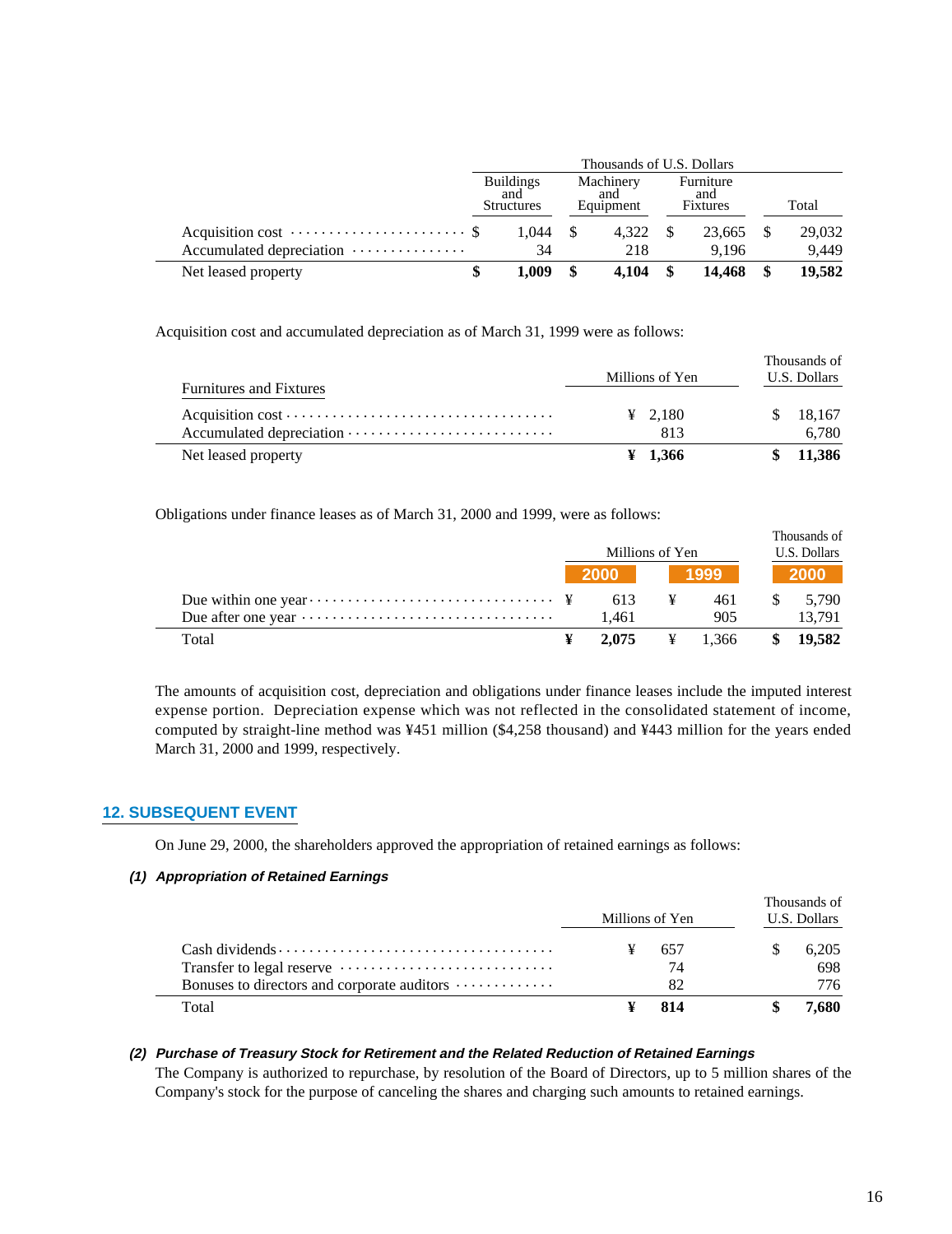#### **13. SEGMENT INFORMATION**

#### **(1) Business Segments**

Prior to April 1, 1999, the Company did not disclose information about business segments, because the Companies were mainly engaged in one business segment which was the manufacture and sales of photoresists and related goods (Photoresists business), sales of which accounted for more than 90% of the total consolidated sales. Effective April 1, 1999, the Company changed the business segment criteria to consist of "Material business" and "Equipment business."

The former "Photoresists business" include equipment which is much different from photoresists in method and term of manufacture. In order to disclose the contents of the Companies' businesses more clearly and to reflect the organization of the Companies' management, the Company changed the segmentation.

Material business consists of photoresists and related materials, printing materials, and specialty chemicals.

Equipment business consists of semiconductor manufacturing equipment and LCD manufacturing equipment.

Information about business segments for the years ended March 31, 2000 and 1999, is as follows:

|                                                                                           | Millions of Yen |                             |  |                              |   |                  |  |                               |   |                  |  |  |
|-------------------------------------------------------------------------------------------|-----------------|-----------------------------|--|------------------------------|---|------------------|--|-------------------------------|---|------------------|--|--|
|                                                                                           |                 |                             |  |                              |   | <b>2000</b>      |  |                               |   |                  |  |  |
|                                                                                           |                 | Material<br><b>Business</b> |  | Equipment<br><b>Business</b> |   | Total            |  | Eliminations<br>and Corporate |   | Consolidated     |  |  |
| Sales to customers $\dots \dots \dots \dots \dots \dots$                                  | ¥               | $65.253 \text{ }$           |  | 7,855                        | ¥ | 73.108           |  |                               | ¥ | 73.108           |  |  |
| Operating expenses $\dots \dots \dots \dots \dots \dots$                                  |                 | 54.566                      |  | 8.110                        |   | 62,676           |  | ¥3.316                        |   | 65,993           |  |  |
| Operating income (loss)                                                                   | ¥               | $10,686 \text{ } \text{F}$  |  | $(255)$ ¥                    |   | $10,431 \quad Y$ |  | $(3,316)$ ¥                   |   | 7,115            |  |  |
| $\overline{Assets} \cdots \cdots \cdots \cdots \cdots \cdots \cdots \cdots \cdots \cdots$ | ¥               | 67,134 ¥                    |  | 8.397                        | ¥ | 75,531 ¥         |  |                               |   | 54,858 ¥ 130,390 |  |  |
|                                                                                           |                 | 4.647                       |  | 503                          |   | 5,150            |  | 175                           |   | 5,326            |  |  |
|                                                                                           |                 | 1,741                       |  | 206                          |   | 1,948            |  | 806                           |   | 2,754            |  |  |

|                                                          | Thousands of U.S. Dollars   |    |                              |  |             |    |                               |  |              |  |  |
|----------------------------------------------------------|-----------------------------|----|------------------------------|--|-------------|----|-------------------------------|--|--------------|--|--|
|                                                          |                             |    |                              |  | <b>2000</b> |    |                               |  |              |  |  |
|                                                          | Material<br><b>Business</b> |    | Equipment<br><b>Business</b> |  | Total       |    | Eliminations<br>and Corporate |  | Consolidated |  |  |
| Sales to customers $\dots \dots \dots \dots \dots \dots$ | \$615.596                   | S  | 74.109                       |  | \$689,705   |    |                               |  | \$689,705    |  |  |
| Operating expenses                                       | 514,776                     |    | 76.515                       |  | 591.291     | \$ | 31.286                        |  | 622,577      |  |  |
| Operating income (loss)                                  | \$100,820                   | \$ | $(2,406)$ \$                 |  | 98.414      | S. | $(31,286)$ \$                 |  | 67.128       |  |  |
|                                                          | \$633,341                   | S  | 79,219                       |  | \$712,560   |    | \$517,536                     |  | \$1,230,097  |  |  |
|                                                          | 43,841                      |    | 4.746                        |  | 48,587      |    | 1,657                         |  | 50,245       |  |  |
|                                                          | 16,432                      |    | 1,951                        |  | 18,383      |    | 7,604                         |  | 25,988       |  |  |

|                                                                                             | Millions of Yen |                             |                              |             |       |        |                               |             |   |              |  |  |
|---------------------------------------------------------------------------------------------|-----------------|-----------------------------|------------------------------|-------------|-------|--------|-------------------------------|-------------|---|--------------|--|--|
|                                                                                             |                 |                             |                              |             |       | 1999   |                               |             |   |              |  |  |
|                                                                                             |                 | Material<br><b>Business</b> | Equipment<br><b>Business</b> |             | Total |        | Eliminations<br>and Corporate |             |   | Consolidated |  |  |
| Sales to customers $\dots \dots \dots \dots \dots \dots$                                    | ¥               | 67.062                      | ¥                            | 7.381       | ¥     | 74.444 |                               |             | ¥ | 74.444       |  |  |
| Intersegment sales                                                                          |                 |                             |                              | 76          |       | 76 ¥   |                               | (76)        |   |              |  |  |
| Total sales                                                                                 |                 | 67,062                      |                              | 7.457       |       | 74.520 |                               | (76)        |   | 74.444       |  |  |
| Operating expenses $\dots \dots \dots \dots \dots \dots$                                    |                 | 55,407                      |                              | 9.449       |       | 64.857 |                               | 2,913       |   | 67,771       |  |  |
| Operating income (loss)                                                                     | ¥               | 11,655                      | ¥                            | $(1,991)$ ¥ |       | 9,663  | ¥                             | $(2,989)$ ¥ |   | 6,673        |  |  |
| $\overline{Assets}\cdots\cdots\cdots\cdots\cdots\cdots\cdots\cdots\cdots\cdots\cdots\cdots$ | ¥               | 69,493                      | ¥                            | 6.730       | ¥     | 76.224 | ¥                             | 46,528      |   | ¥ 122,752    |  |  |
|                                                                                             |                 | 5.757                       |                              | 571         |       | 6.329  |                               | 194         |   | 6,523        |  |  |
| $Capital$ expenditures $\cdots \cdots \cdots \cdots \cdots$                                 |                 | 2,598                       |                              | 464         |       | 3,062  |                               | 849         |   | 3,912        |  |  |

÷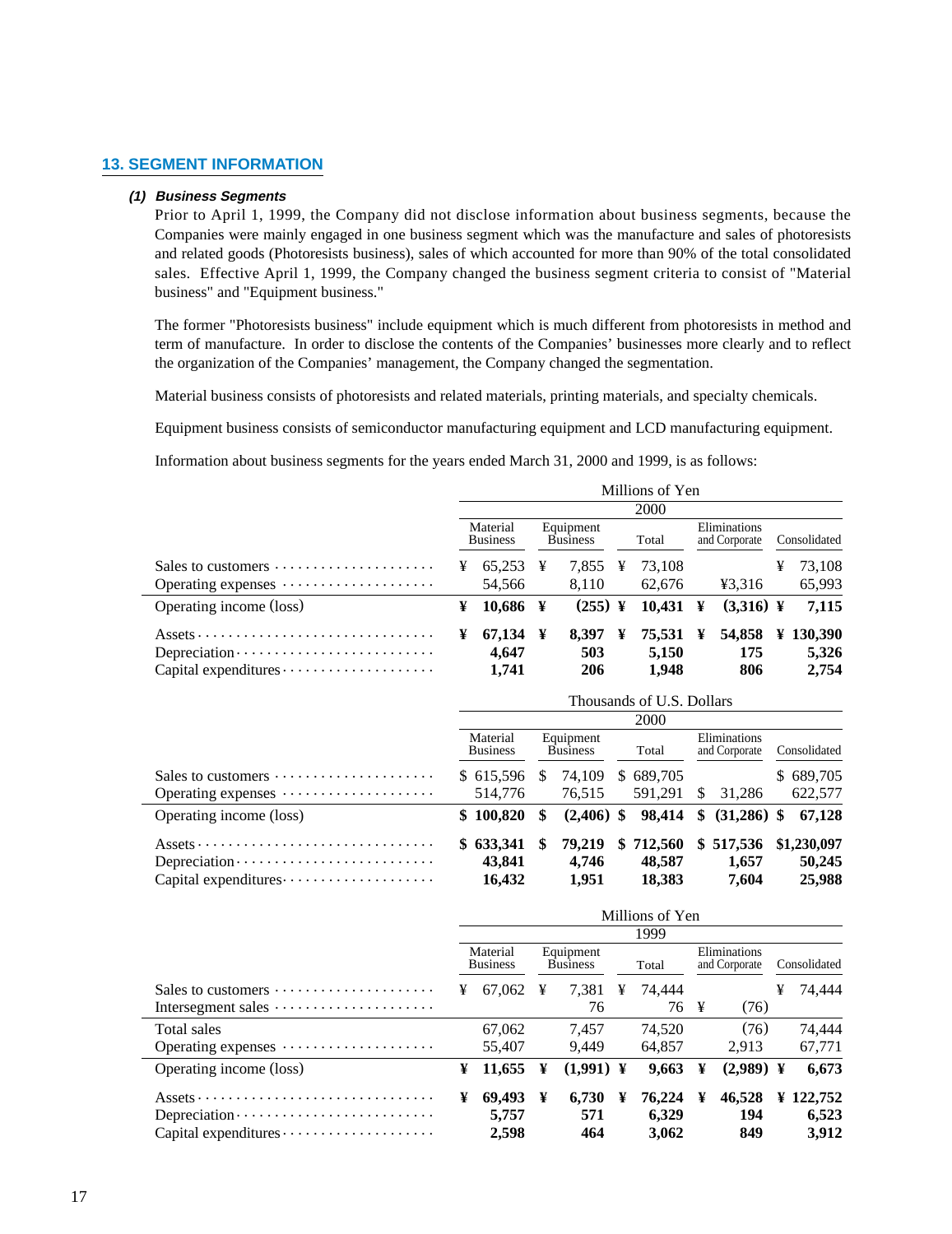#### **(2) Geographical Segments**

Information about geographical segments for the years ended March 31, 2000 and 1999, is as follows:

|                                        |        |                 |        |                  |        |              |        | Millions of Yen |        |                 |        |                               |        |                  |
|----------------------------------------|--------|-----------------|--------|------------------|--------|--------------|--------|-----------------|--------|-----------------|--------|-------------------------------|--------|------------------|
|                                        |        |                 |        |                  |        |              |        | 2000            |        |                 |        |                               |        |                  |
|                                        |        | Japan           |        | North<br>America |        | Europe       |        | Asia            |        | Total           |        | Eliminations<br>and Corporate |        | Consolidated     |
| Sales to customers $\cdots$            | ¥      | 64,453          | ¥      | 5.127            | ¥      | 3.195        | ¥      | 332             | ¥      | 73,108          |        |                               | ¥      | 73,108           |
| Interarea transfer $\cdots$            |        | 5,582           |        | 140              |        |              |        |                 |        | 5,724           | ¥      | (5, 724)                      |        |                  |
| Total sales                            |        | 70.035          |        | 5.267            |        | 3.196        |        | 332             |        | 78,832          |        | (5, 724)                      |        | 73,108           |
| Operating expenses $\cdots$            |        | 62,207          |        | 5,200            |        | 2,940        |        | 382             |        | 70,730          |        | (4,737)                       |        | 65,993           |
| Operating income (loss)<br>.<br>Assets | ¥<br>¥ | 7.828<br>79,352 | ¥<br>¥ | 67<br>5,953      | ¥<br>¥ | 256<br>2,408 | ¥<br>¥ | (50)<br>184     | ¥<br>¥ | 8,102<br>87,899 | ¥<br>¥ | (986)<br>42,490               | ¥<br>¥ | 7,115<br>130,390 |

|                                                       |    | Thousands of U.S. Dollars |      |                  |   |                  |   |                |           |                    |         |                               |    |                       |
|-------------------------------------------------------|----|---------------------------|------|------------------|---|------------------|---|----------------|-----------|--------------------|---------|-------------------------------|----|-----------------------|
|                                                       |    |                           |      |                  |   |                  |   | 2000           |           |                    |         |                               |    |                       |
|                                                       |    | Japan                     |      | North<br>America |   | Europe           |   | Asia           |           | Total              |         | Eliminations<br>and Corporate |    | Consolidated          |
| Sales to customers $\cdots$<br>Interarea transfer ··· | S. | 608,050<br>52,663         | S    | 48.368<br>1,328  | S | 30.150<br>8      | S | 3.136          | S         | 689.705<br>54,001  | S.      | (54,001)                      |    | \$689,705             |
| Total sales<br>Operating expenses $\cdots$            |    | 660.713<br>586,859        |      | 49.697<br>49,057 |   | 30.159<br>27,738 |   | 3.136<br>3.612 |           | 743.707<br>667,267 |         | (54,001)<br>(44.690)          |    | 689,705<br>622,577    |
| Operating income (loss)<br>.<br>Assets                | \$ | 73,854<br>\$748,612       | - \$ | 640<br>56,163    | S | 2.420<br>22,719  | S | (476)<br>1.744 | \$.<br>\$ | 76.439<br>826,239  | S<br>\$ | (9,310)<br>400.858            | -S | 67.128<br>\$1,230,097 |

|                             |   |        |   |                  |   |                     |   | Millions of Yen |   |        |   |                               |   |              |
|-----------------------------|---|--------|---|------------------|---|---------------------|---|-----------------|---|--------|---|-------------------------------|---|--------------|
|                             |   |        |   |                  |   |                     |   | 1999            |   |        |   |                               |   |              |
|                             |   | Japan  |   | North<br>America |   | Europe              |   | Asia            |   | Total  |   | Eliminations<br>and Corporate |   | Consolidated |
| Sales to customers $\cdots$ | ¥ | 64.649 | ¥ | 5,860            | ¥ | 3.915 $\frac{1}{2}$ |   | 18              | ¥ | 74.444 |   |                               | ¥ | 74.444       |
| Interarea transfer $\cdots$ |   | 5,222  |   | 94               |   | 155                 |   |                 |   | 5,471  | ¥ | (5,471)                       |   |              |
| Total sales                 |   | 69.871 |   | 5.954            |   | 4.071               |   | 18              |   | 79.916 |   | (5.471)                       |   | 74,444       |
| Operating expenses $\cdots$ |   | 62,453 |   | 6,117            |   | 3,809               |   | 47              |   | 72.428 |   | (4,656)                       |   | 67,771       |
| Operating income (loss)     | ¥ | 7.417  | ¥ | $(162)$ ¥        |   | 261                 | ¥ | $(28)$ ¥        |   | 7.488  | ¥ | (814)                         | ¥ | 6,673        |
| .<br>Assets                 | ¥ | 78.696 | ¥ | 6.616            | ¥ | 2,766               |   | 22              | ¥ | 88,102 | ¥ | 34,650                        | ¥ | 122,752      |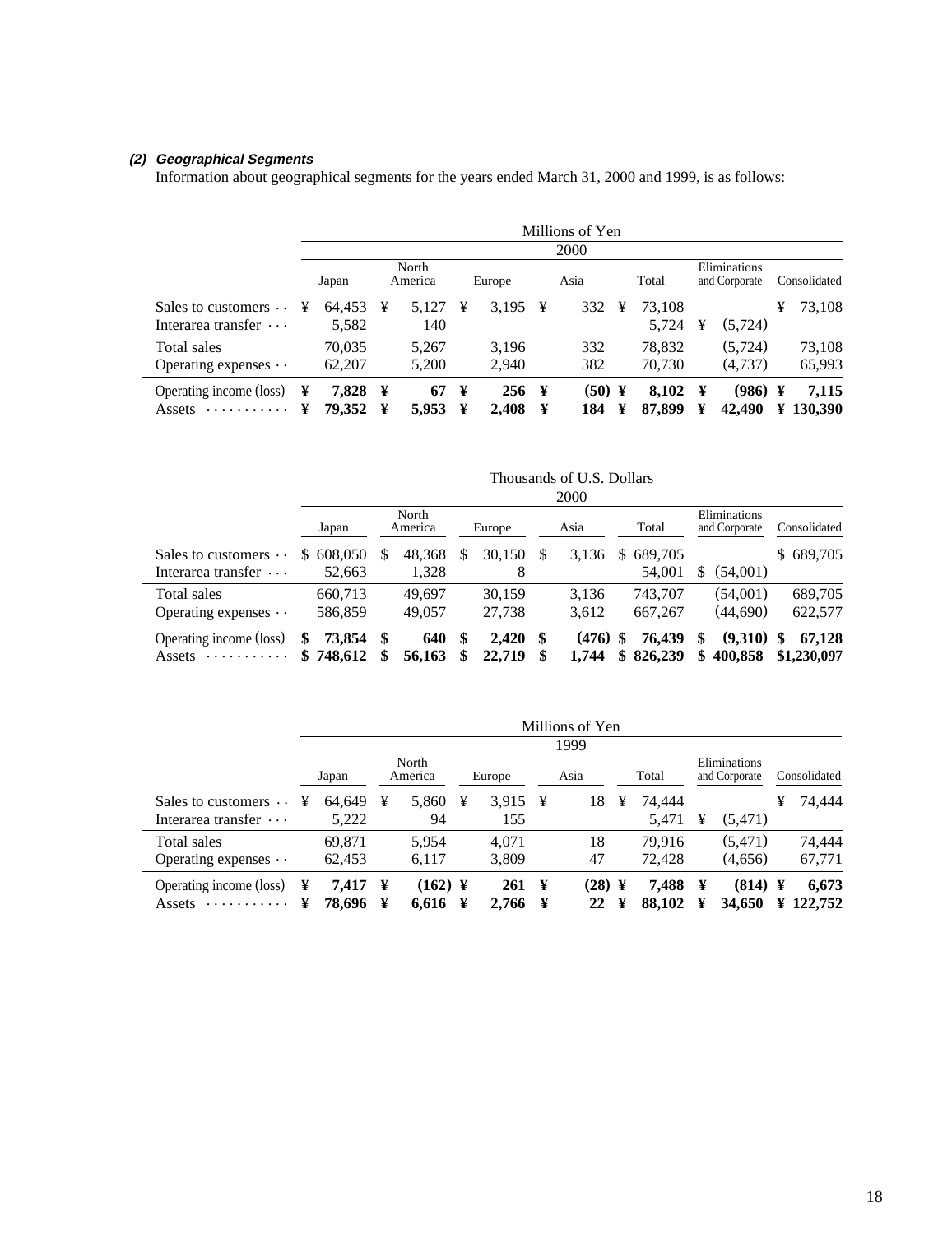#### **(3) Sales to Foreign Customers**

Information about sales to foreign customers of the Companies for the years ended March 31, 2000 and 1999, is as follows:

|                                                                                                                                    |                  |  |        |      | Millions of Yen |                    |         |        |
|------------------------------------------------------------------------------------------------------------------------------------|------------------|--|--------|------|-----------------|--------------------|---------|--------|
|                                                                                                                                    |                  |  |        |      | 2000            |                    |         |        |
|                                                                                                                                    | North<br>America |  | Europe | Asia |                 | <b>Other Areas</b> |         | Total  |
| Sales to foreign customers (A) $\cdots$ $\cdots$ $\ddots$ 7,836 $\ddagger$ 4,415 $\ddagger$ 16,597 $\ddagger$ 26 $\ddagger$ 28,876 |                  |  |        |      |                 |                    |         |        |
| Consolidated sales $(B)$                                                                                                           |                  |  |        |      |                 |                    |         | 73.108 |
|                                                                                                                                    | 10.7%            |  |        |      | $6.1\%$ 22.7%   |                    | $0.0\%$ | 39.5%  |

|                                                                                  | Thousands of U.S. Dollars<br>2000 |                  |  |        |               |             |         |       |         |
|----------------------------------------------------------------------------------|-----------------------------------|------------------|--|--------|---------------|-------------|---------|-------|---------|
|                                                                                  |                                   |                  |  |        |               |             |         |       |         |
|                                                                                  |                                   | North<br>America |  | Europe | Asia          | Other Areas |         | Total |         |
| Sales to foreign customers (A)  \$ 73,932 \$ 41,659 \$ 156,582 \$ 249 \$ 272,424 |                                   |                  |  |        |               |             |         |       |         |
| Consolidated sales $(B)$                                                         |                                   |                  |  |        |               |             |         |       | 689.705 |
|                                                                                  |                                   | 10.7%            |  |        | $6.1\%$ 22.7% |             | $0.0\%$ |       | 39.5%   |

|                                                                                                             | Millions of Yen  |       |        |      |      |       |             |         |       |        |
|-------------------------------------------------------------------------------------------------------------|------------------|-------|--------|------|------|-------|-------------|---------|-------|--------|
|                                                                                                             | 1999             |       |        |      |      |       |             |         |       |        |
|                                                                                                             | North<br>America |       | Europe |      | Asia |       | Other Areas |         | Total |        |
| Sales to foreign customers (A) $\cdots$ $\cdots$ $\ddots$ $\ddots$ 9,161 \; 5,200 \; 16,983 \; 39 \; 31,385 |                  |       |        |      |      |       |             |         |       |        |
| Consolidated sales $(B)$                                                                                    |                  |       |        |      |      |       |             |         |       | 74.444 |
| $(A)/(B) \ldots \ldots \ldots \ldots \ldots \ldots \ldots \ldots \ldots \ldots$                             |                  | 12.3% |        | 7.0% |      | 22.8% |             | $0.1\%$ |       | 42.2%  |

\* \* \* \* \* \*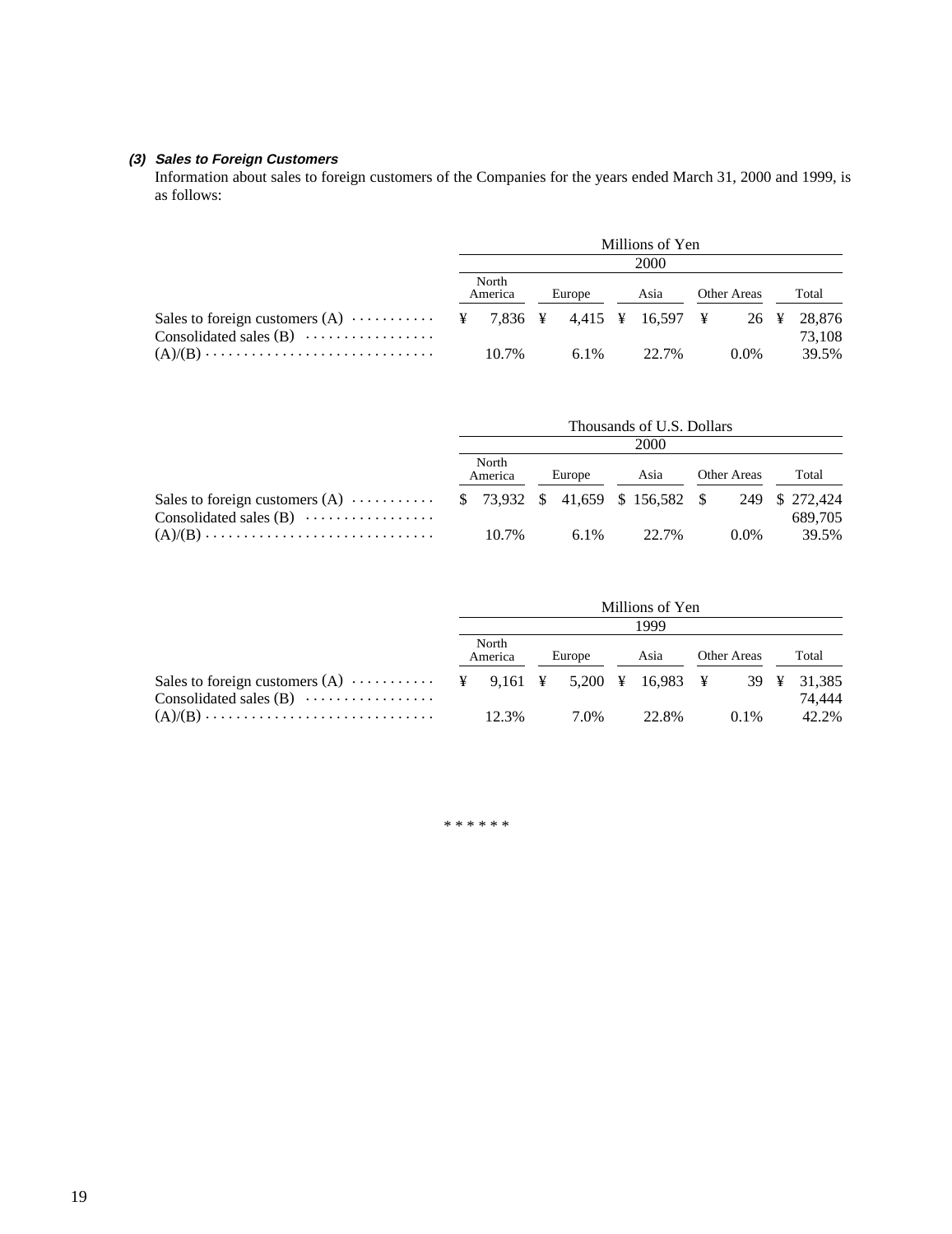### INDERENDENT AUDITORS' REFORT



**Tohmatsu & Co.** MS Shibaura Building 13-23, Shibaura 4-chome Minato-ku, Tokyo 108-8530

Telephone: (03)3457-7321 Facsimile : (03)3769-8508

To the Board of Directors and Shareholders of TOKYO OHKA KOGYO CO., LTD.:

We have examined the consolidated balance sheets of TOKYO OHKA KOGYO CO., LTD. and consolidated subsidiaries as of March 31, 2000 and 1999, and the related consolidated statements of income, shareholders' equity, and cash flows for the years then ended, all expressed in Japanese yen. Our examinations were made in accordance with auditing standards, procedures and practices generally accepted and applied in Japan and, accordingly, included such tests of the accounting records and such other auditing procedures as we considered necessary in the circumstances.

In our opinion, the consolidated financial statements referred to above present fairly the financial position of TOKYO OHKA KOGYO CO., LTD. and consolidated subsidiaries as of March 31, 2000 and 1999, and the results of their operations and their cash flows for the years then ended in conformity with accounting principles and practices generally accepted in Japan consistently applied during the period except for the change, with which we concur, in the segmentation by businesses as discussed in Note 13.

As described in Note 2, effective April 1, 1999, the consolidated financial statements have been prepared in accordance with new accounting standards for consolidated financial statements and interperiod allocation of income taxes.

Our examinations also comprehended the translation of Japanese yen amounts into U.S. dollar amounts and, in our opinion, such translation has been made in conformity with the basis stated in Note 1 to the consolidated financial statements. Such U.S. dollar amounts are presented solely for the convenience of readers outside Japan.

Deloitte Touche Toknature

June 29, 2000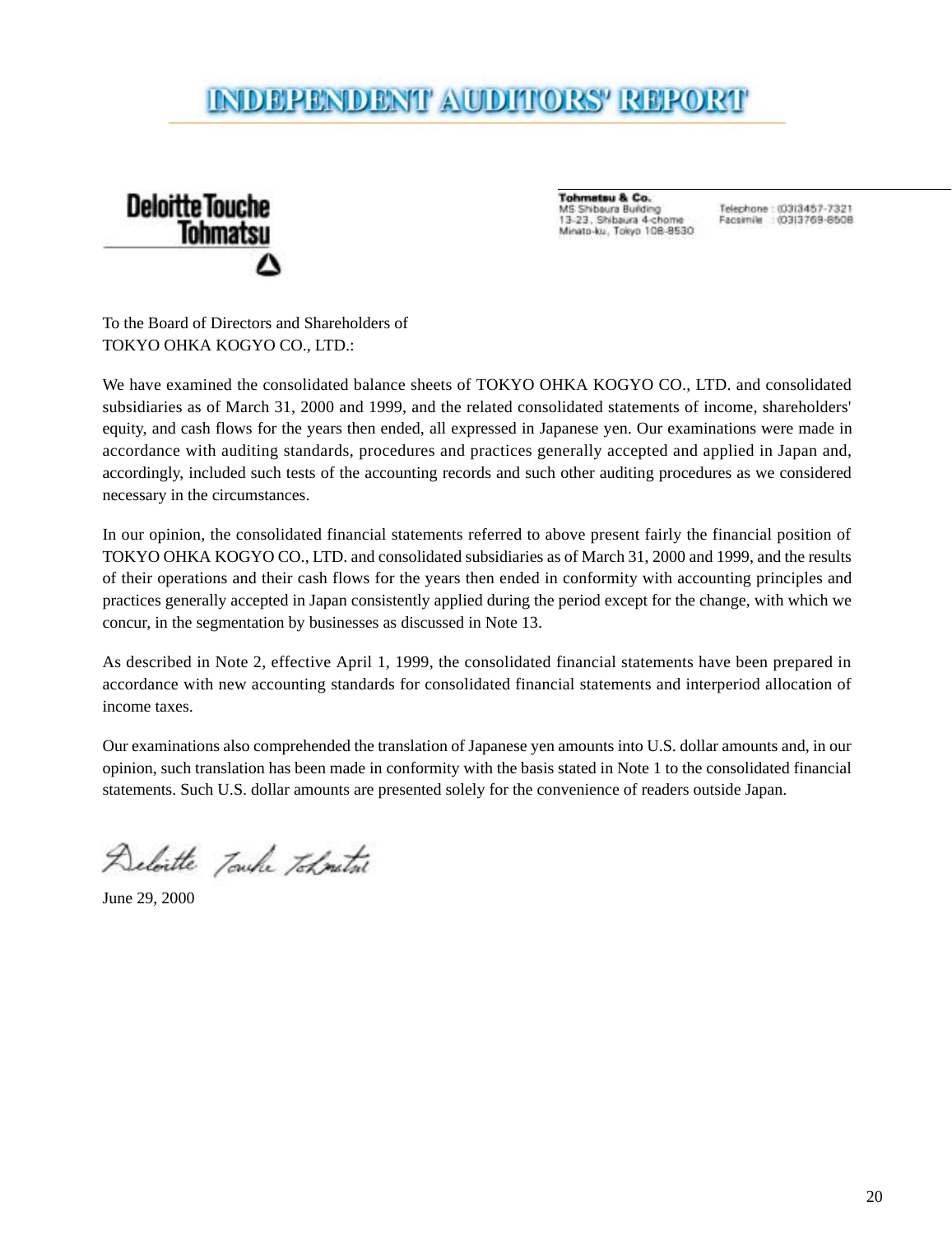## CONSOLIDATED SUBSIDIARIES

#### **OHKA AMERICA, INC.**

**Headquarters/Oregon Plant** 4600 N.W. Shute Road, Hillsboro, Oregon 97124, U.S.A. TEL: (503)693-7711 FAX: (503)693-2070

#### **Sales Office**

190 Topaz Street, Milpitas, California 95035, U.S.A. TEL: (408)956-9901 FAX: (408)956-9995

#### **OHKA EUROPE LTD.**

Nettlehill Road, Houstoun Industrial Estate, LIVINGSTON EH54 5DL, U.K. TEL: 1506(4)38755 FAX: 1506(4)38541

#### **The Dutch Branch Office**

Europaweg 187, 7336 AL Apeldoorn, HOLLAND TEL: (55)5330001 FAX: (55)5341405

#### **TOK ITALIA S.p.A.**

Via Camillo Chiesa, 30, 20010 POGLIANO M.SE(MI), ITALY TEL: (02)93559006 FAX: (02)93559007

#### **TOK TAIWAN CO., LTD.**

8F-3, No.675, Jing-Guo Road Sec.1, Hsin-Chu, TAIWAN TEL: (03)534-5953 FAX: (03)535-0178

#### **YAMANASHI OHKA CO., LTD.**

150 Nakamaruko, Nakahara-ku, Kawasaki, Kanagawa 211-0012, Japan

#### **Yamanashi Plant**

10234 Shimoyama, Minobu-cho, Minamikoma-gun, Yamanashi 409-2522, Japan TEL:(05566)2-3151 FAX:(05566)2-3155

#### **KUMAGAYA OHKA CO., LTD.**

823-8 Kamibayashi Miizugahara, Kumagaya, Saitama 360-0844, Japan TEL: (0485)33-1171 FAX: (0485)32-6237

#### **TOK ENGINEERING CO., LTD.**

150 Nakamaruko, Nakahara-ku, Kawasaki, Kanagawa 211-0012, Japan TEL:(044)435-3113 FAX:(044)435-3021

#### **TOK TECHNO SERVICE CO., LTD.**

7-8-16 Ichinomiya, Samukawa-machi,Koza-gun, Kanagawa 253-0111, Japan TEL: (0467)74-9202 FAX: (0467)71-9203

### **BOARD OF DIRECTORS**

#### **Chairman of the Board of Directors** Hisashi Nakane Ph. D. **President** Akira Yokota **Senior Vice President** Shozo Toda Ph. D. **Executive Director Haruhiko Uchida**

**Corporate Auditors** Yusuke Ogawa

**Managing Directors** Muneo Nakayama Toshimi Aoyama Akira Furuya **Directors** Toshimasa Nakayama Takashi Komine Yutaka Miyagi Koichi Kaihatsu Hiroyuki Tohda Yukiyasu Henmi Uichi Ota Motoyasu Sugiyama Makoto Matsuura